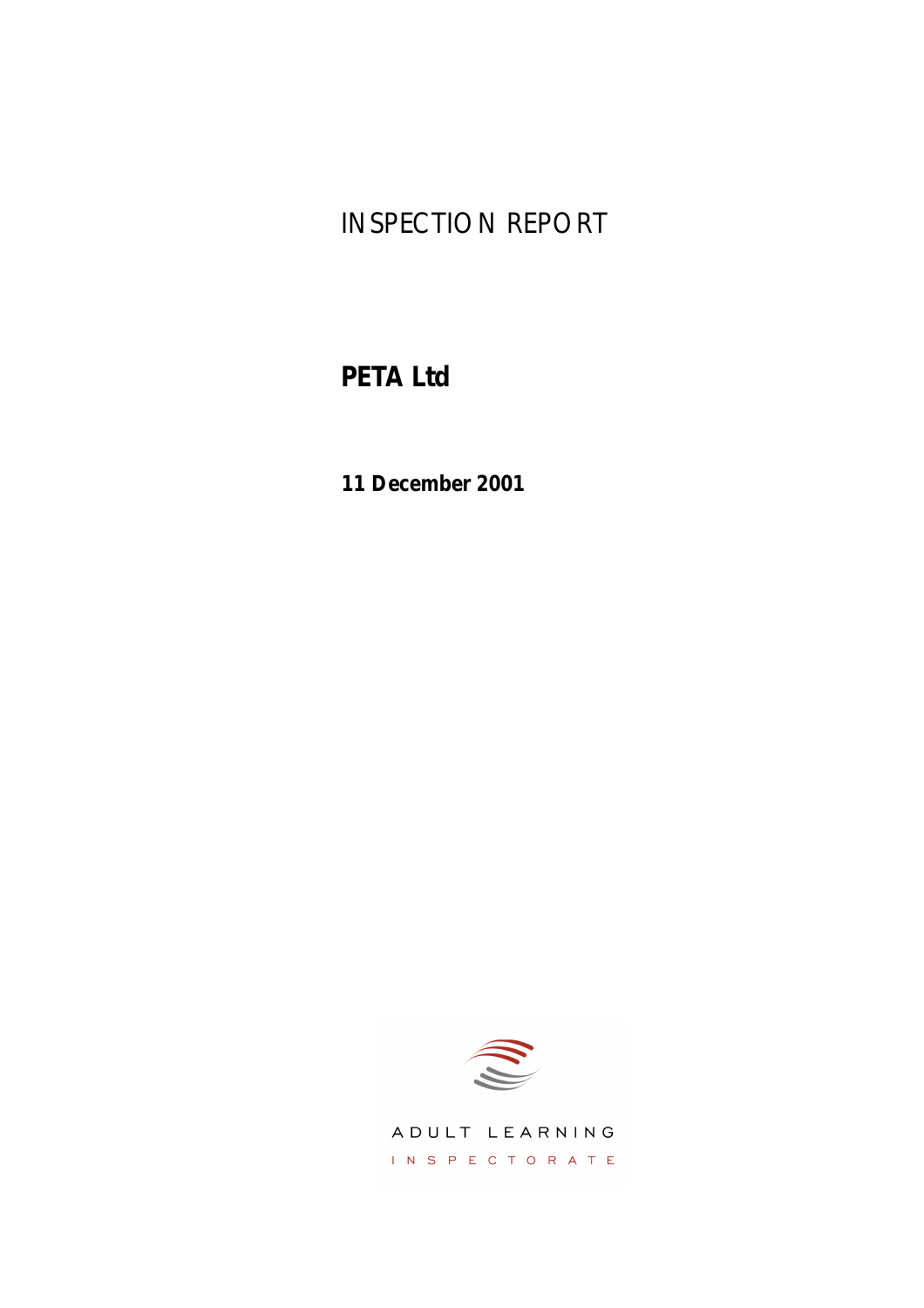# **Grading**

Inspectors use a seven-point scale to summarise their judgements about the quality of learning sessions. The descriptors for the seven grades are:

- *grade 1 excellent*
- *grade 2 very good*
- *grade 3 good*
- *grade 4 satisfactory*
- *grade 5 unsatisfactory*
- *grade 6 poor*
- *grade 7 very poor.*

Inspectors use a five-point scale to summarise their judgements about the quality of provision in occupational/curriculum areas and in New Deal options. The same scale is used to describe the quality of leadership and management, which includes quality assurance and equality of opportunity. The descriptors for the five grades are:

- *grade 1 outstanding*
- *grade 2 good*
- *grade 3 satisfactory*
- *grade 4 unsatisfactory*
- *grade 5 very weak.*

The two grading scales relate to each other as follows:

| <b>SEVEN-POINT SCALE</b> | <b>FIVE-POINT SCALE</b> |
|--------------------------|-------------------------|
| grade 1                  | grade 1                 |
| grade 2                  |                         |
| grade 3                  | grade 2                 |
| grade 4                  | grade 3                 |
| grade 5                  | grade 4                 |
| grade 6                  | grade 5                 |
| grade 7                  |                         |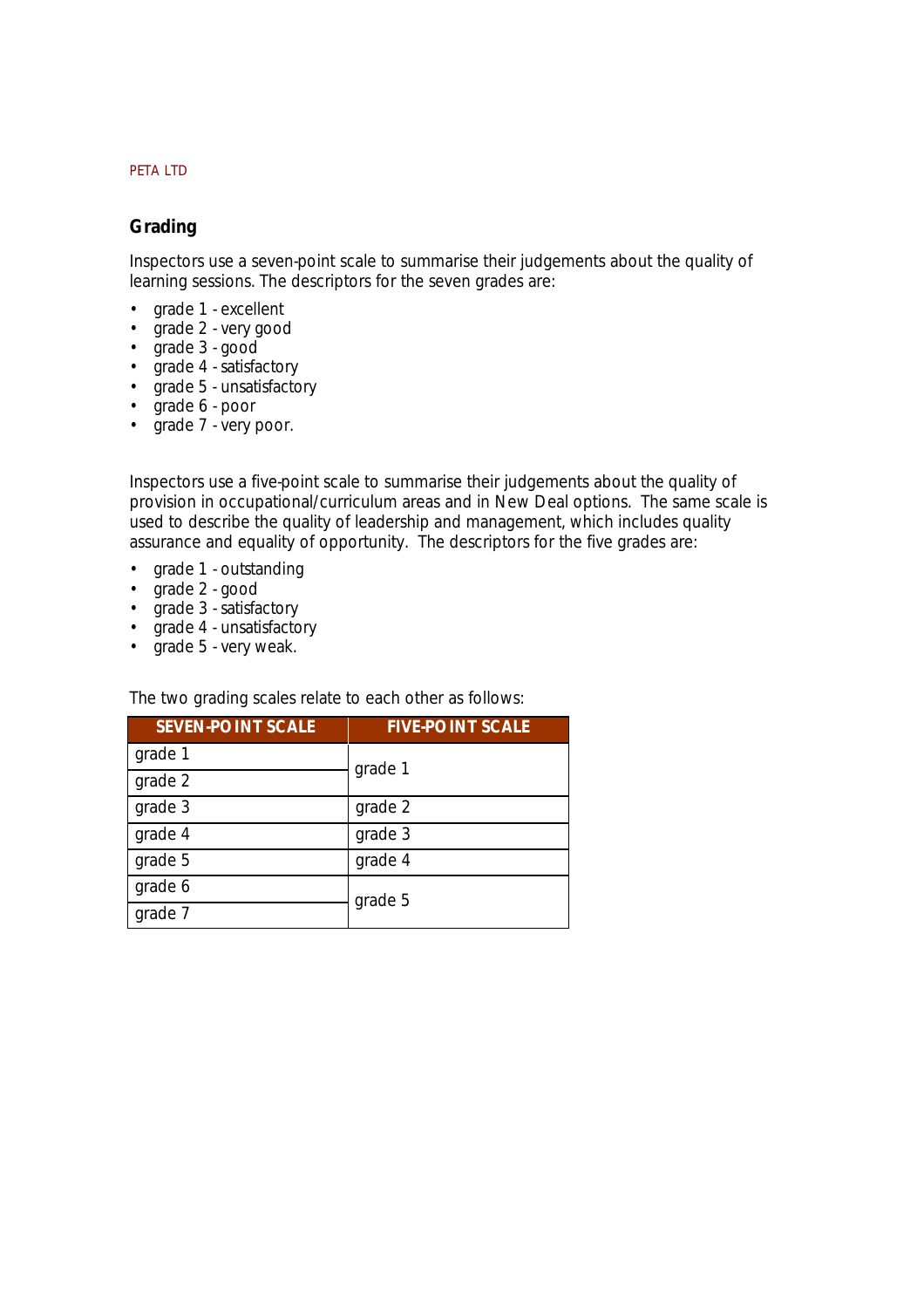# **Adult Learning Inspectorate**

The Adult Learning Inspectorate (ALI) was established under the provisions of the *Learning and Skills Act 2000* to bring the inspection of all aspects of adult learning and work-based training within the remit of a single inspectorate. The ALI is responsible for inspecting a wide range of government-funded learning, including:

- work-based training for all people over 16
- provision in further education colleges for people aged 19 and over
- the University for Industry's **learndirect** provision
- adult and community learning
- training given by the Employment Service under the New Deals.

Inspections are carried out in accordance with the *Common Inspection Framework* by teams of full-time inspectors and part-time associate inspectors who have knowledge of, and experience in, the work which they inspect. All providers are invited to nominate a senior member of their staff to participate in the inspection as a team member.

## **Inadequate provision**

A provider's provision will normally be deemed to be less than adequate where

- one third or more of published grades for occupational/curriculum areas and New Deal options are judged less than satisfactory, or
- leadership and management are judged to be less than satisfactory

The final decision as to whether the provision is inadequate rests with the Chief Inspector of Adult Learning. The overall judgement as to whether the provision is adequate or inadequate is included in the summary section of the inspection report.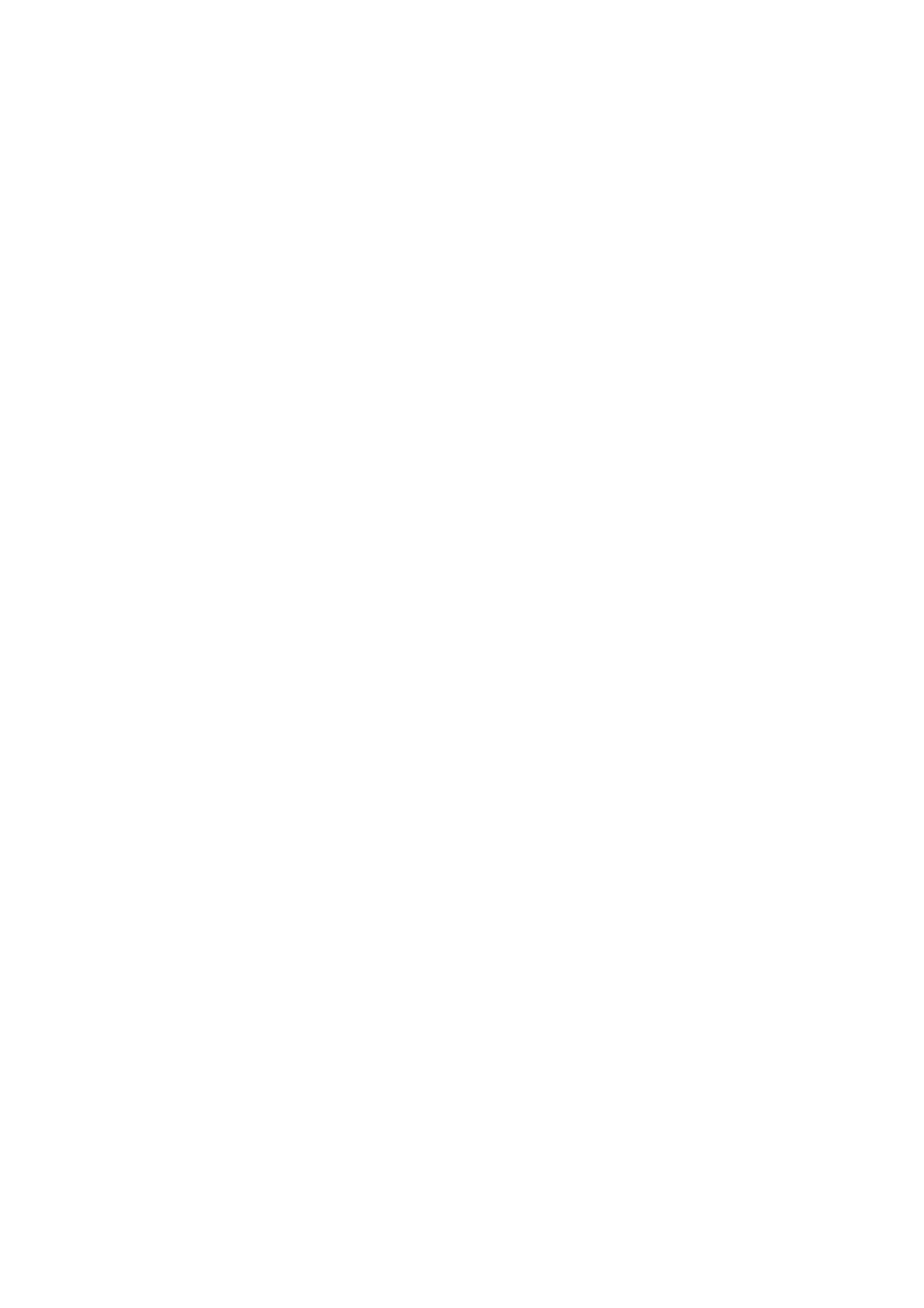# **SUMMARY**

## **The provider**

PETA Ltd is a private training company based in Portsmouth. The New Horizons division of the company is responsible for publicly funded training for modern apprenticeships and national vocational qualifications (NVQs). It provides workbased learning in business administration, information technology, customer services and engineering. There are 198 learners following modern apprenticeships and other work-based learning programmes. Learners are either employed or have work placements in Portsmouth. Off-the-job training is provided at PETA Ltd's training centres and at local colleges of further education.

# **Overall judgement**

The quality of the provision is adequate to meet the reasonable needs of those receiving it. The quality of work-based learning is outstanding in Life Skills and satisfactory in engineering and business administration. The leadership and management are satisfactory, as are the arrangements for equality of opportunity and quality assurance.

# **GRADES**

| Leadership and management |  |
|---------------------------|--|
| Contributory grades:      |  |
| Equality of opportunity   |  |
| Quality assurance         |  |

| Engineering, technology & manufacturing |   |
|-----------------------------------------|---|
| Contributory grades:                    |   |
| Work-based learning for young people    | 3 |
|                                         |   |
| Business administration, management &   | 3 |
| professional                            |   |
| Contributory grades:                    |   |
| Work-based learning for young people    | २ |
|                                         |   |
| <b>Foundation programmes</b>            | 1 |
| Contributory grades:                    |   |
| Life Skills                             |   |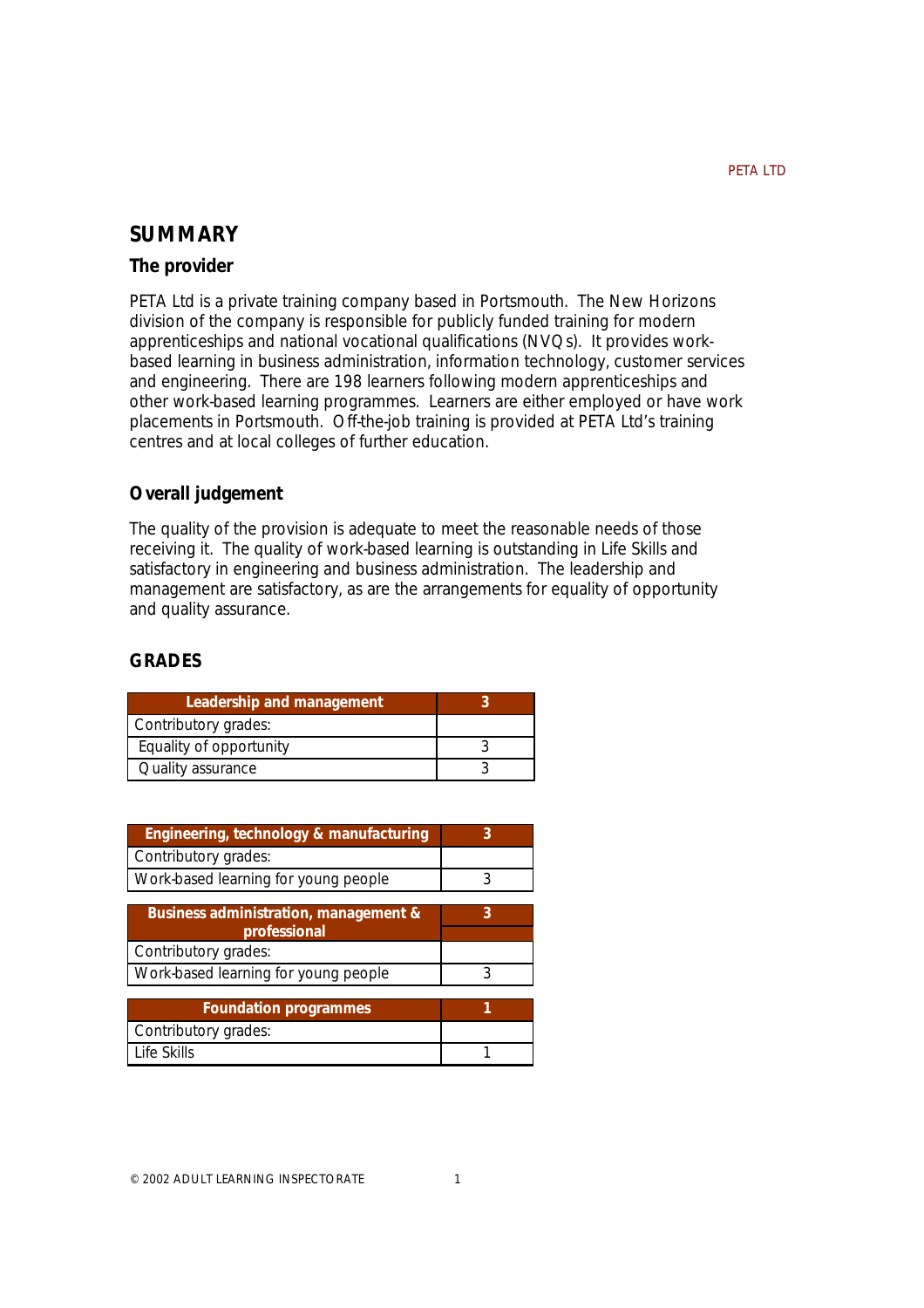# **KEY STRENGTHS**

- strong sense of common purpose to serve the best interests of learners
- good internal communications
- strong partnerships with employers and the wider community
- effective staff appraisal and development
- some detailed and thoroughly applied quality assurance procedures
- good linking of equal opportunities with vocational training
- good induction of learners
- good key skills training for most learners
- well-planned and well-taught Life Skills and engineering programmes

# **KEY WEAKNESSES**

- insufficient use of target-setting for improvement
- insufficient use of the outcomes of self-assessment
- inadequate use of targets for developing equality of opportunity
- poor achievement and completion rates in some areas

# **OTHER IMPROVEMENTS NEEDED**

- clearer action points in minutes of meetings
- more detailed policy for equality of opportunity
- further development of promotional materials to aid widening of participation
- more opportunities to gain key skills qualifications for Life Skills learners
- greater consistency in the content and thoroughness of progress reviews for business administration learners
- more sharing of good practice between engineering assessors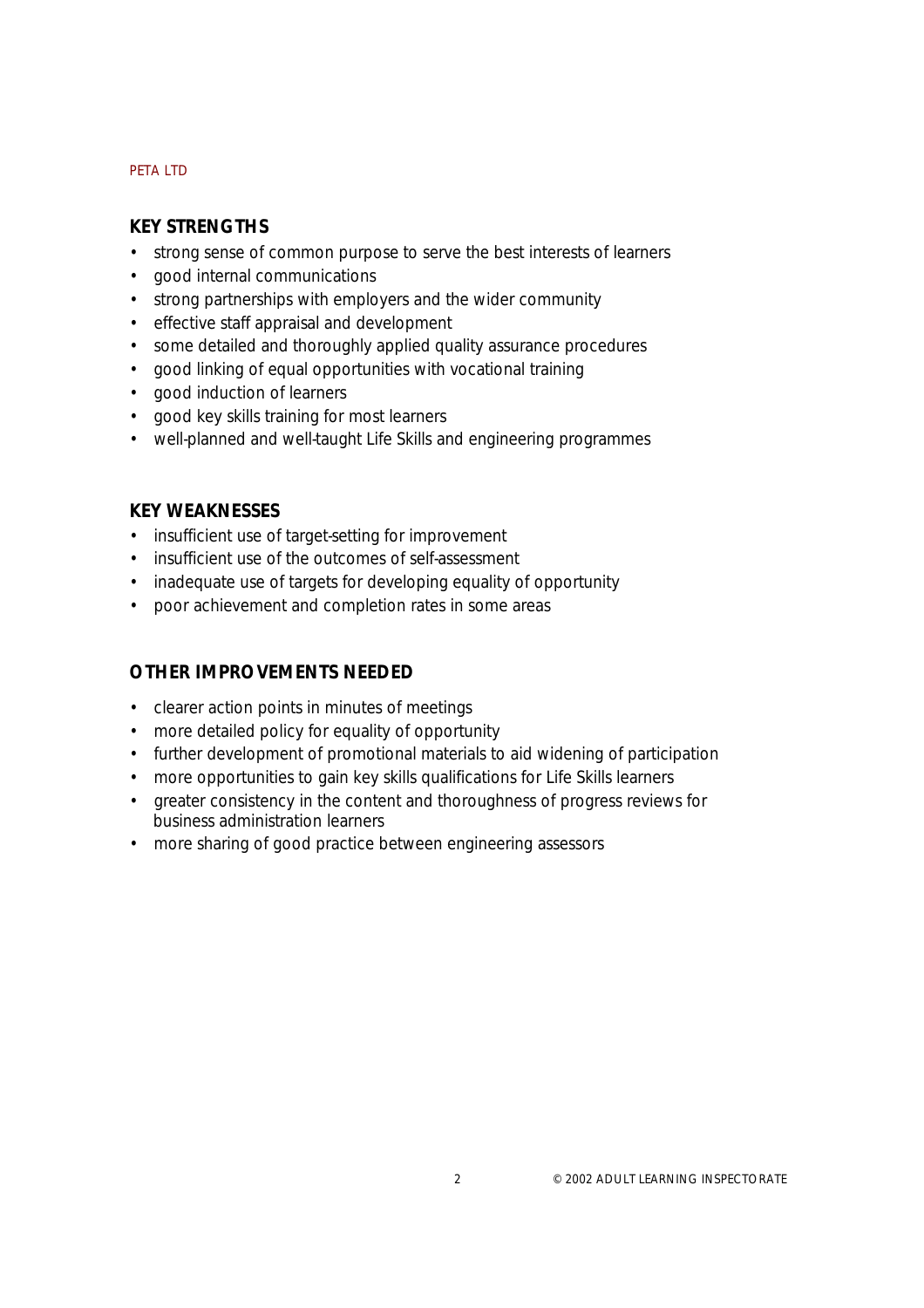# **THE INSPECTION**

1. A team of five inspectors spent a total of 20 days at PETA Ltd (PETA) in December 2001. They interviewed 39 learners, had 21 individual meetings with PETA's staff and visited 11 workplaces, where they interviewed 10 workplace supervisors or managers. Nine learners' progress reviews were observed. Inspectors observed 10 training and assessment sessions, of which they graded six. They examined a range of documents, including 18 learners' portfolios of evidence, individual learning plans, learners' records, PETA's policies and procedures manuals, internal and external verification documents, PETA's business plans, staff development and review documents and promotional literature. New Horizons' self-assessment report and action plan of August 2001 were reviewed.

|                                                       | Grade 1 Grade 2 Grade 3 Grade 4 Grade 5 Grade 6 Grade 7 |  |  | <b>Total</b> |
|-------------------------------------------------------|---------------------------------------------------------|--|--|--------------|
| Engineering, technology &<br>manufacturing            |                                                         |  |  |              |
| Business administration,<br>management & professional |                                                         |  |  |              |
| Foundation programmes                                 |                                                         |  |  |              |
| Total                                                 |                                                         |  |  |              |

#### Grades awarded to learning sessions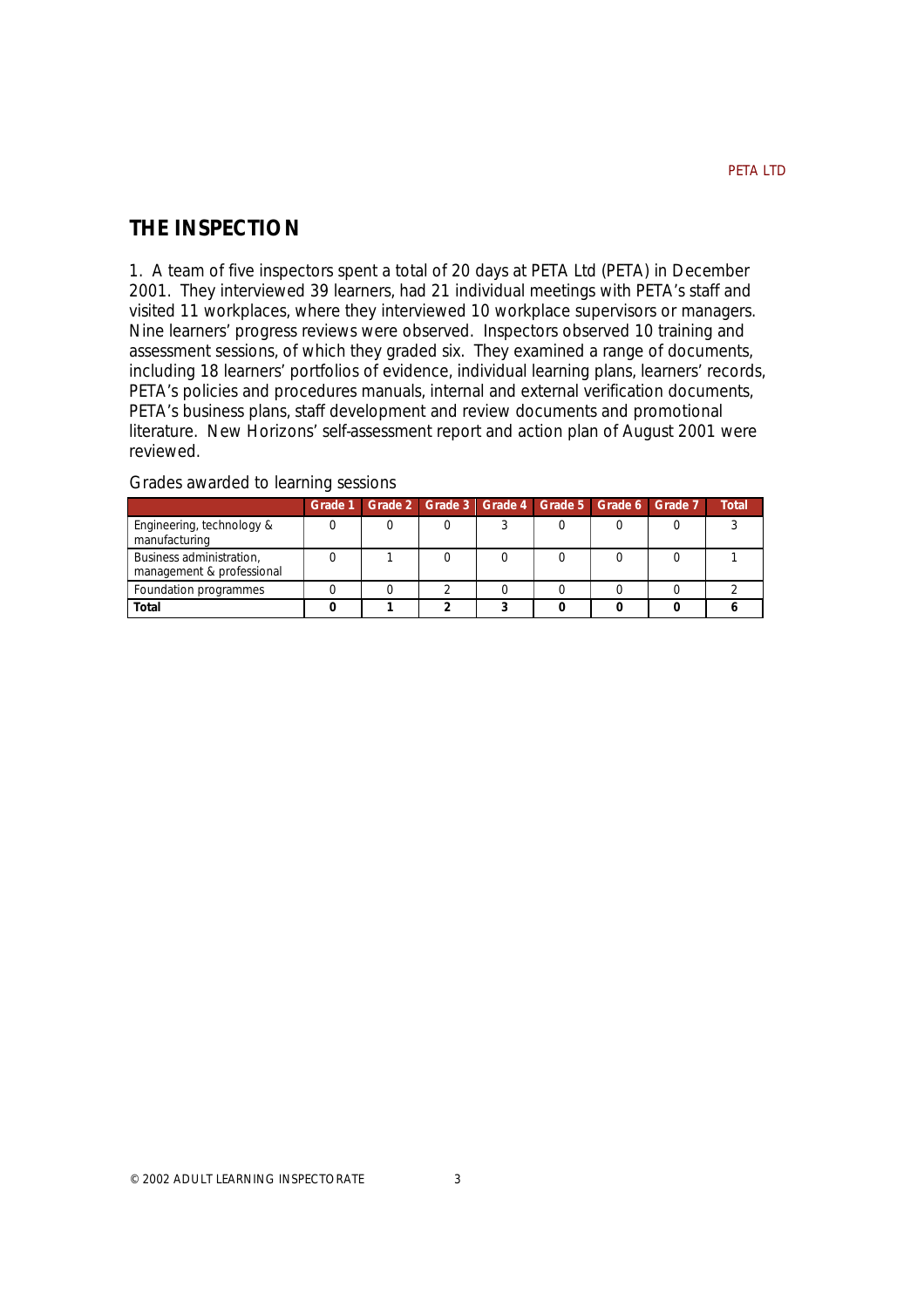# **THE PROVIDER AS A WHOLE**

# **Context**

2. The Portsmouth Engineering Training Association was founded by local manufacturing companies in 1970, to provide themselves with a training facility. In 1982, it became PETA Ltd, a company limited by guarantee which is also a registered charity. Its initial work has been extended to include corporate training and consultancy to a wide range of public and private sector clients. It provides government-funded training for NVQs and other work-based learning, as well as the Life Skills element of the Learning Gateway.

3. An executive director manages PETA. The company employs 56 people in two divisions. New Horizons is the division responsible for government-funded work-based learning. It is run by a scheme manager and has 25 staff who provide training for 198 learners. PETA operates four training centres, three in Portsmouth and one in Havant. Training is funded by the Hampshire and Isle of Wight Learning and Skills Council (LSC). PETA is also a learning centre for the local University for Industry (Ufi) learndirect hub.

4. The economy of east Hampshire has grown faster than that of the southeast of England and the United Kingdom as a whole. The economic buoyancy of the area is reflected in the density and variety of business activity which includes agriculture, advanced manufacturing, engineering, information technology (IT), tourism and leisure, and financial and business services. PETA draws its learners and employers mainly from within the travel to work area of Portsmouth. Most of the employers are in the engineering and manufacturing sectors, where employment levels have fallen. This has prompted PETA to extend its recruitment and training to smaller employers. In September 2001, the unemployment rate in Hampshire was 1.1 per cent, compared with the national and southeast of England averages of 2.9 and 1.5 per cent respectively. In Portsmouth, the unemployment rate was 2.1 per cent. In 2001, the proportion of school leavers in Hampshire achieving five or more general certificates of secondary education (GCSEs) at grade C or above was 54.9 per cent and the national average was 50 per cent. However, the proportion in Portsmouth was 34.3 per cent.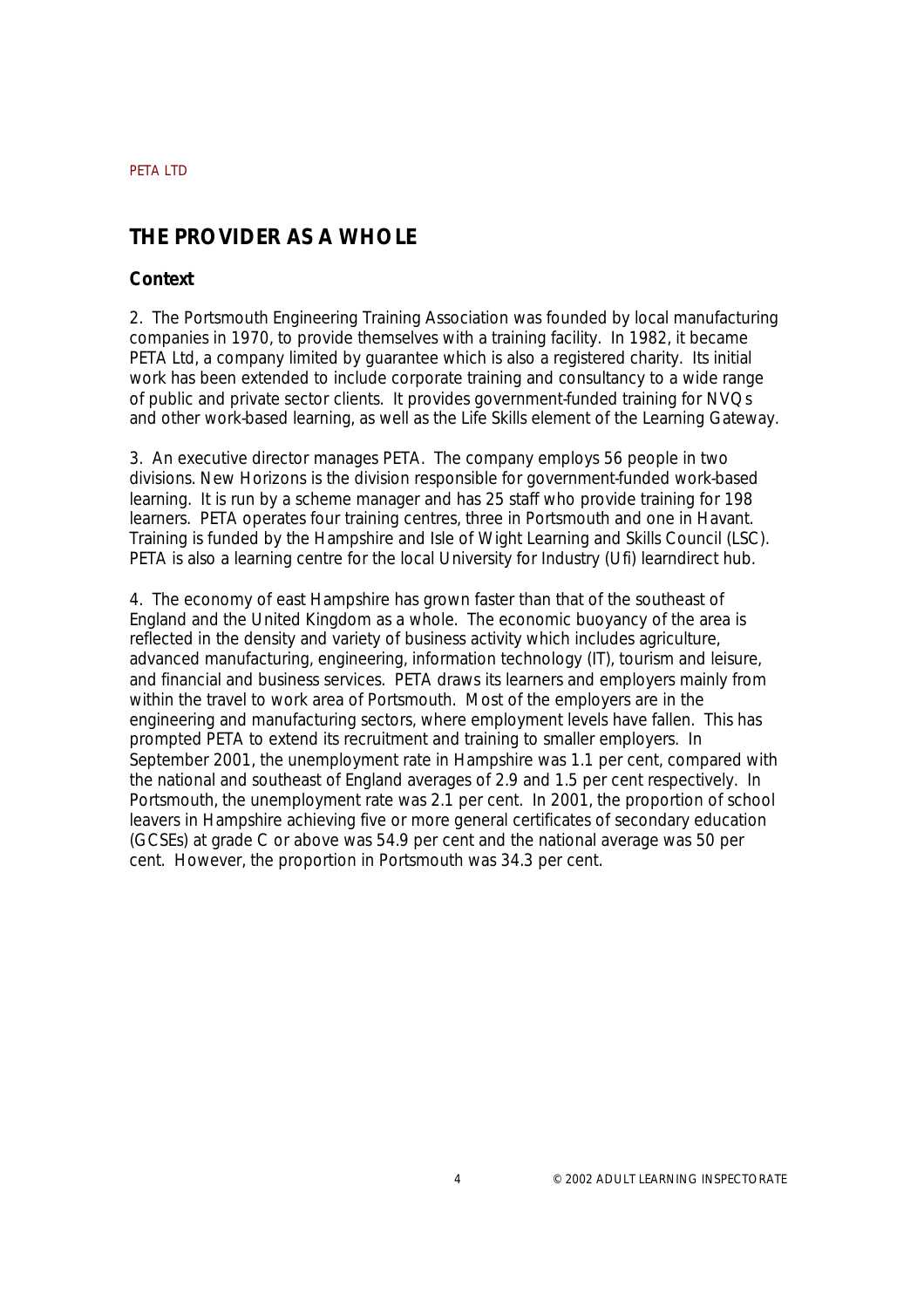## **Work-based learning for young people**

5. In engineering, achievement and retention rates are satisfactory for NVQ learners and advanced modern apprentices, but retention rates for foundation modern apprentices are poor. Learners demonstrate a good understanding of their work, particularly in practical sessions, and portfolios of evidence often contain work of a good standard. In business, achievement and retention rates for modern apprenticeships are poor. Since 1999, no foundation modern apprentice has completed the apprenticeship framework and 61 per cent have left the programme early. Since 1998, only 9 per cent of advanced modern apprentices have completed the framework and 38 per cent have left the programme early. Achievements for NVQ learners are better, with 34 per cent achieving all the targets on their individual learning plan. Learners often make good progress through the different levels of the business qualification. The proportion of learners on Life Skills courses who either gained a job with training, progressed into further training or completed their planned training, was 89 per cent in 1999-2000 and 76 per cent in 2000- 01. Learners receive excellent preparation for employment and the proportion gaining work rose from 16 per cent in 1999-2000 to 24 per cent in 2000-01.

6. Learners receive a good induction in preparation for their programmes of study. There is an appropriate emphasis on health and safety and equality of opportunity. Learners are well supported throughout their programmes, by staff who share the aim of doing their best for learners. Training is particularly well planned in engineering and Life Skills and this is reflected in the standard of individual learning plans. The training is often good and inspectors observed no unsatisfactory learning sessions. Key skills are taught effectively and integrated with vocational training for level 2 NVQs in engineering. In business administration, there are imaginative key skills projects. Resources to support learning are always at least satisfactory. Practical resources in engineering are particularly good. The range of trainers' experience and qualifications in this area is also a strength. Learners benefit from the effective working relationship between PETA and employers, which ensures they have plenty of learning opportunities.

7. Most assessment is planned well and carried out efficiently. In engineering, assessment carried out in the workplace is unplanned and inefficient. Progress reviews are not used to set targets for learners. Internal verification in engineering is inadequately planned. The verification of individual engineering assessments is thorough, but there is no system for ensuring that an appropriate range of assessments is verified. In business administration, progress reviews are conducted satisfactorily. Internal verification is carried out to a plan, but the range of evidence sampled is too narrow. Progress reviews for learners on Life Skills programmes are well managed.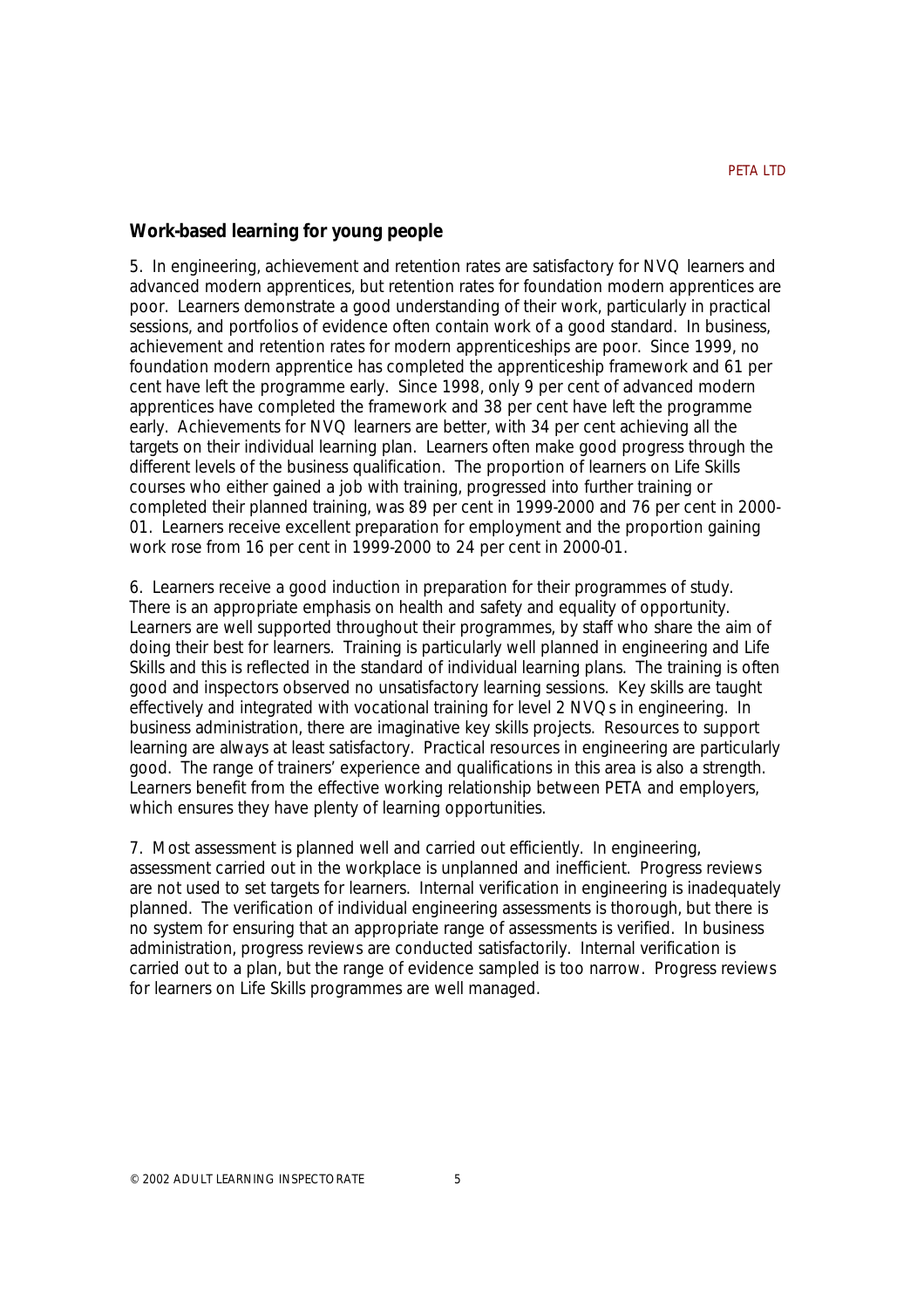# **Life Skills**

8. Learners achieve well. Eighty-nine per cent of starters in 1999-2000, 76 per cent in 2000-01, and 32 per cent so far in 2001-2002 have either gained a job, progressed to further training, and/or have achieved the targets in their individual learning plans. PETA is committed to helping learners on Life Skills courses gain formal qualifications and to building their confidence and self-esteem. Learners are given good preparation for employment. Rates of progression into employment increased from 16 per cent in 1999- 2000 to 24 per cent in 2000-2001. In addition, 21 per cent of learners in 1999-2000 and 23 per cent in 2000-2001 progressed to further training.

9. Learners are provided with a secure learning environment. Training starts with a clear and comprehensive induction programme. Learners benefit from carefully prepared and effective individual learning plans. There are regular progress review meetings at which plans are adapted if necessary. Very good use is made of learners' work placements, where learners are closely monitored and supported.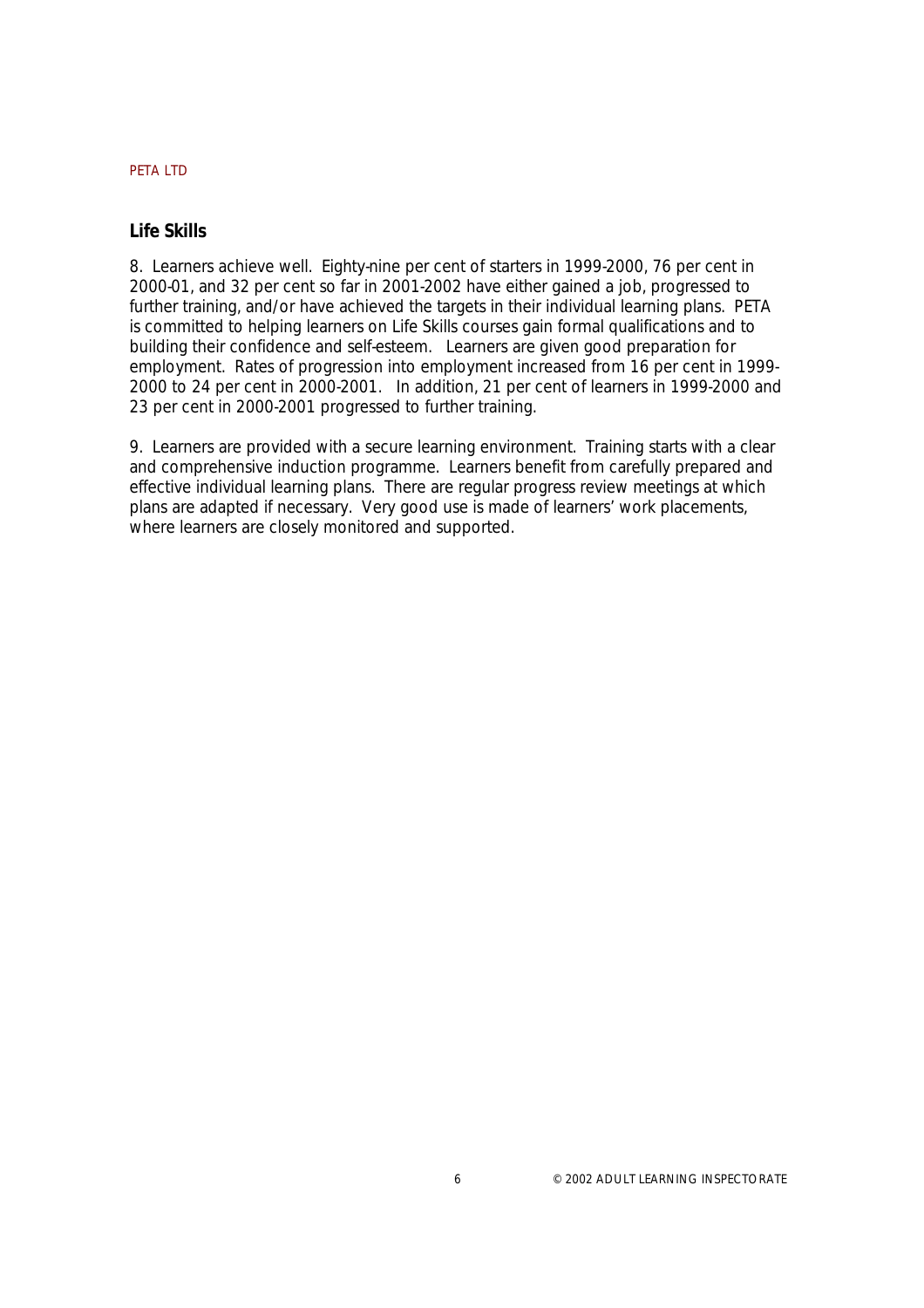# LEADERSHIP AND MANAGEMENT **State 3**

10. The Portsmouth Engineering Training Association was founded by local manufacturing companies in 1970. As PETA Ltd, a company limited by guarantee, it retains its structure of member companies, with a governing council of directors drawn from these companies. An executive director manages PETA. New Horizons is the division of PETA responsible for government funded work-based learning. It is managed by a scheme manager, who reports to the executive director. PETA's other division offers a wide range of courses and services to the corporate sector. PETA is also a learning centre for the local Ufi learndirect hub. The company employs 56 staff, of whom 52 are permanent, full-time appointments. Twenty-five staff work in the New Horizons division, of whom 23 are permanent, full-time employees. New Horizons operates within the context of the company's strategy, budget and business plans, but has its own mission statement, working instructions and procedures. It receives financial services from PETA's management accountant and other specialist advice from corporate services' staff, including health and safety and human resource management. There are four vocational training centres, one for administration and IT, one for engineering and two for Life Skills. Each has its own manager, budget, contracts and claims administration. Each centre has its own trainer/assessors, of whom there are eight. The executive director of PETA has overall responsibility for company policies. The New Horizons manager is responsible for policies within the division, including those for quality assurance. PETA has an annual training plan. The company first carried out self-assessment in 1998. Its most recent self-assessment report was produced in August 2001, and a detailed action plan has been developed to deal with the weaknesses identified there.

# **STRENGTHS**

- a strong sense of common purpose to serve the best interests of learners
- good internal communications
- strong partnerships with employers and the wider community
- effective staff appraisal and development
- good linking of equal opportunities to vocational training
- some detailed and thoroughly applied quality assurance procedures

# **WEAKNESSES**

- insufficient use of target-setting for improvement
- insufficient use of the outcomes of self-assessment
- inadequate use of targets for developing equality of opportunity
- some poor achievement and completion rates for learners
- inconsistently applied internal verification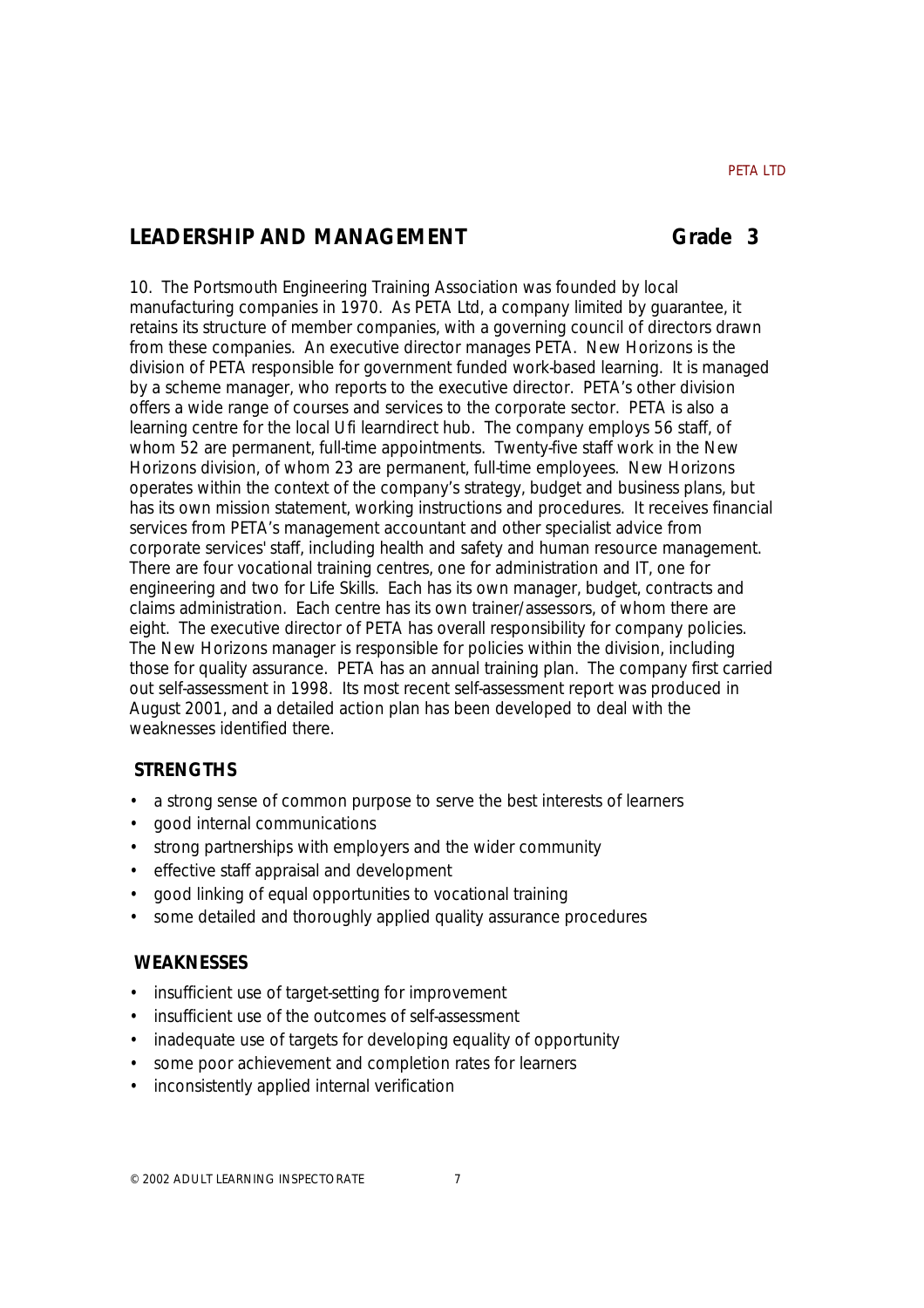# **OTHER IMPROVEMENTS NEEDED**

- clearer action points in minutes of meetings
- more detailed policy for equality of opportunity
- further development of promotional materials to aid widening of participation

11. PETA faced considerable financial difficulties in the late 1990s. Through an effective recovery plan, the current senior managers and council have ensured that there is a secure foundation on which to build effective training. Staff share a common sense of purpose, to provide the best possible service to learners.

12. Communications between all staff are very good and are helped by clear organisational structures which staff understand. Senior managers encourage a spirit of debate and open discussion. The executive director holds meetings where staff representatives can raise any issue. The bi-monthly 'Staff Update' is a valuable source of information. Formal meetings ensure that important issues are discussed and resolved. The monthly managers' meeting, chaired by the executive director, focuses on strategy and business performance. New Horizons's manager holds weekly meetings with training centre managers and these managers hold monthly meetings with staff at which they plan, monitor and review programmes, consider operational issues and resolve problems. Most meetings are minuted, but the records do not always have sufficient action points, with timetables to enable progress to be monitored.

13. Managers are given data about learners and on financial matters promptly, and they monitor the company's position against contractual targets. However, the selfassessment report recognises that there is insufficient setting of targets for improvement, especially in relation to learners' achievement rates. This has hampered efforts to improve achievement and retention, which in some areas are unsatisfactory.

14. Staff development and appraisal are particularly thorough. All staff have an annual development review with their line manager at which objectives are agreed. Salaries are related to performance against these targets. Development plans contribute to the wellthought out and executed company training plan. There is very thorough evaluation of the outcomes of training.

15. There are strong, well-established partnerships between the company and local employers, enabling them to work together for the benefit of learners. PETA works with a range of large and small employers, many of whom are its members. New members regularly become involved in training. Trainer/assessors work closely with employers to ensure that learners are able to gain evidence for all aspects of their qualification and that they have a wide range of work experience. Links with the wider community are equally effective and the Life Skills centre makes particularly good use of these to help learners. There is excellent co-operative working with local schools. For example, a project with 10 schools will give their pupils access to modern computer-related engineering equipment and training, including industrial standard hardware and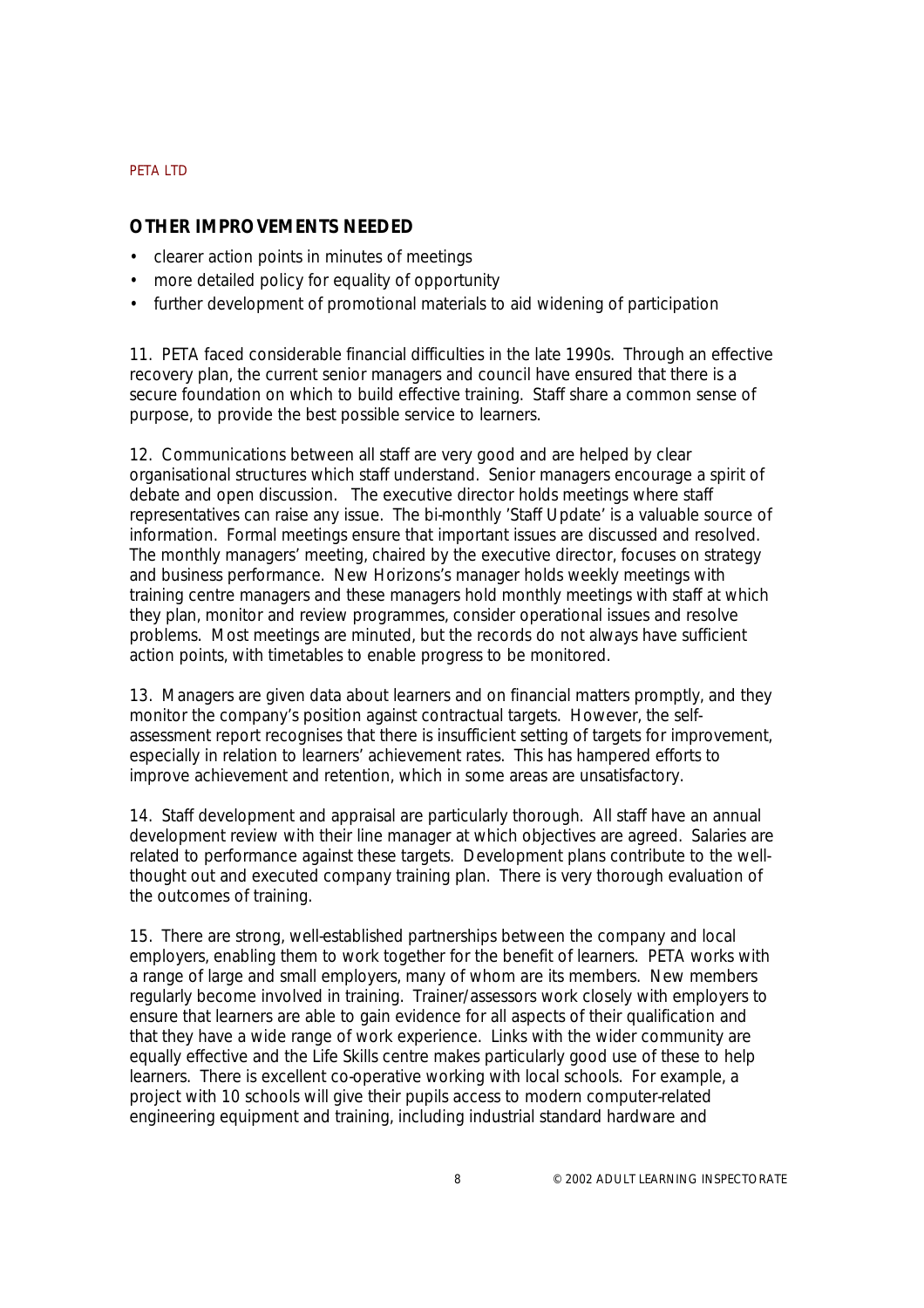software. Excluded school pupils attend PETA for vocational training. The executive director is actively involved in the work of local training associations and lobby groups. The senior roles of PETA's council members ensures that there is a realistic appreciation of the training needs of employers and that the work of the company is widely known.

# **Equality of opportunity**

## **Contributory grade 3**

16. PETA ensures that learners grow in confidence in a safe and secure climate where the importance of self-respect and respect for others is constantly stressed. The foundation for this is based on good procedures during the initial interview and induction of applicants and reinforced throughout their learning. Staff use individual reviews to regularly check that learners feel safe and secure in their training and whether they are aware of any discrimination or bullying against themselves or others. In Life Skills, learners express particular pride in the posters that they each produce on the theme of equality of opportunity and mutual respect. As well as teaching about good equal opportunities practice, designing the posters encourages the development of communication and IT skills. In discussions with inspectors, learners showed a genuine understanding of, and appreciation for, the values of mutual respect and equality of opportunity promoted by PETA.

17. Learners' activities and experience are effectively monitored during workplace reviews. However, there are few checks on practice within the workplace before learners arrive. Employers are asked to confirm that they have an equal opportunities statement, but there is no checking of actual policies, practices and procedures relating to bullying, harassment or workplace culture.

18. PETA's staff affirm their commitment to equality of opportunity but the company's policy is not sufficiently detailed or explicit. PETA has adopted an equal opportunities statement and many aspects of the policies relating to staff and learner discipline, grievance and employment selection represent good practice. Nevertheless, a detailed equal opportunities policy has not been written. There are too few targets set in terms of equal opportunities. For example, there are no quantitative measures or targets used for monitoring whether PETA is recruiting employees representative of the local community, or widening participation among learners.

19. Most of PETA's internal paperwork clearly demonstrates its commitment to equality of opportunity, but promotional materials contain only minimal statements relating to this commitment. They do nothing to encourage applications from under-represented sections of the community. The visual images used in promotional materials reinforce rather than challenge existing vocational stereotypes.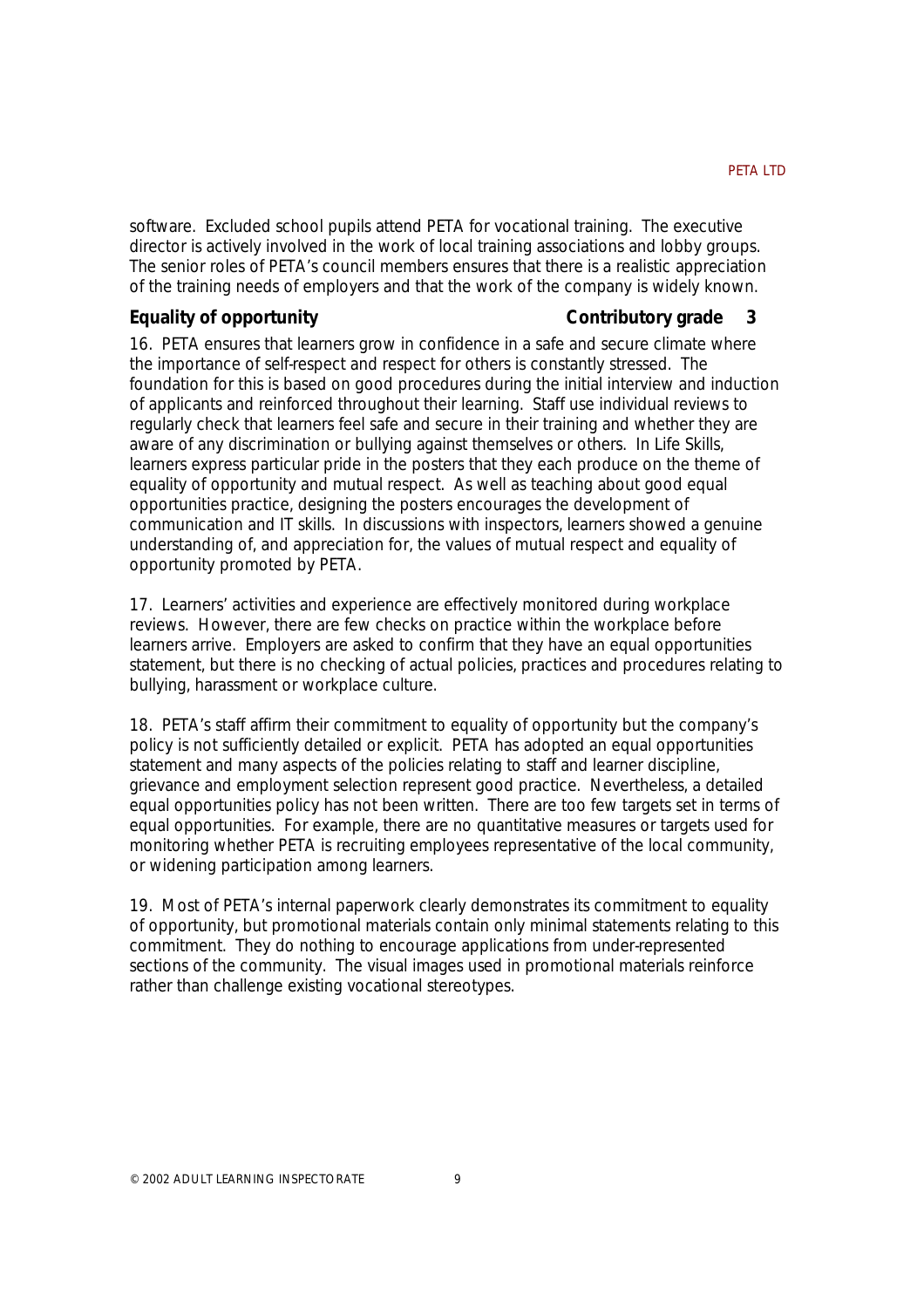## **Quality assurance**

# **Contributory grade 3**

20. PETA has some very detailed and thoroughly applied quality assurance arrangements, based on an international quality assurance standard. Detailed planning, a policy, procedures, forms and records manuals, together with divisional working instructions, help PETA to carry out the arrangements. Managers use the company's paperwork extensively to help assure quality in the process of training. Some working instructions for key areas of quality assurance are to be updated to come into line with the requirements of the LSC, such as those for monitoring the achievement rates of learners. The company is developing its use of surveys of learners' views to provide valuable information and contribute to debate.

21. The self-assessment process is not fully used as an aid to improvement. Staff make valuable contributions to self-assessment judgements and work with managers on their centre's contribution. The report contains many judgements with which inspectors agree. However, there are few judgements about the quality of training or achievement rates. The action plan fails to set sufficiently clear targets for improvement in these areas. Quality assurance has not brought about consistent improvements in achievement rates, some of which are unsatisfactory. Learners and employers are not sufficiently involved in the process of self-assessment. Quality assurance is discussed at team meetings, but not as part of a planned and coherent cycle. The company has done some initial work on linking business planning to self-assessment in order to bring greater cohesion to actionplanning.

22. Internal verification forms a major part of PETA's quality assurance strategy. In engineering the verification process is conducted thoroughly, although it does not take place to a planned programme. In business administration, it is planned and works satisfactorily, although there is insufficient observation of assessment and assessors receive some unhelpful feedback. Internal verification provides some helpful information on the quality of training, but there is no systematic observation of training. There are productive regular meetings of assessors and internal verifiers.

#### **Good Practice**

*The executive director holds regular, thoroughly planned briefings for all staff. The agenda normally covers the company's financial status, the work of the corporate services' division, quality assurance, Investors in People, the work of PETA's council, the business plan and future challenges. Staff are able to take part in discussions and feel that their views are considered.*

# **Poor Practice**

*PETA's council gives insufficient consideration to the draft self-assessment report for the New Horizons division. It does not review or validate the report before publication.*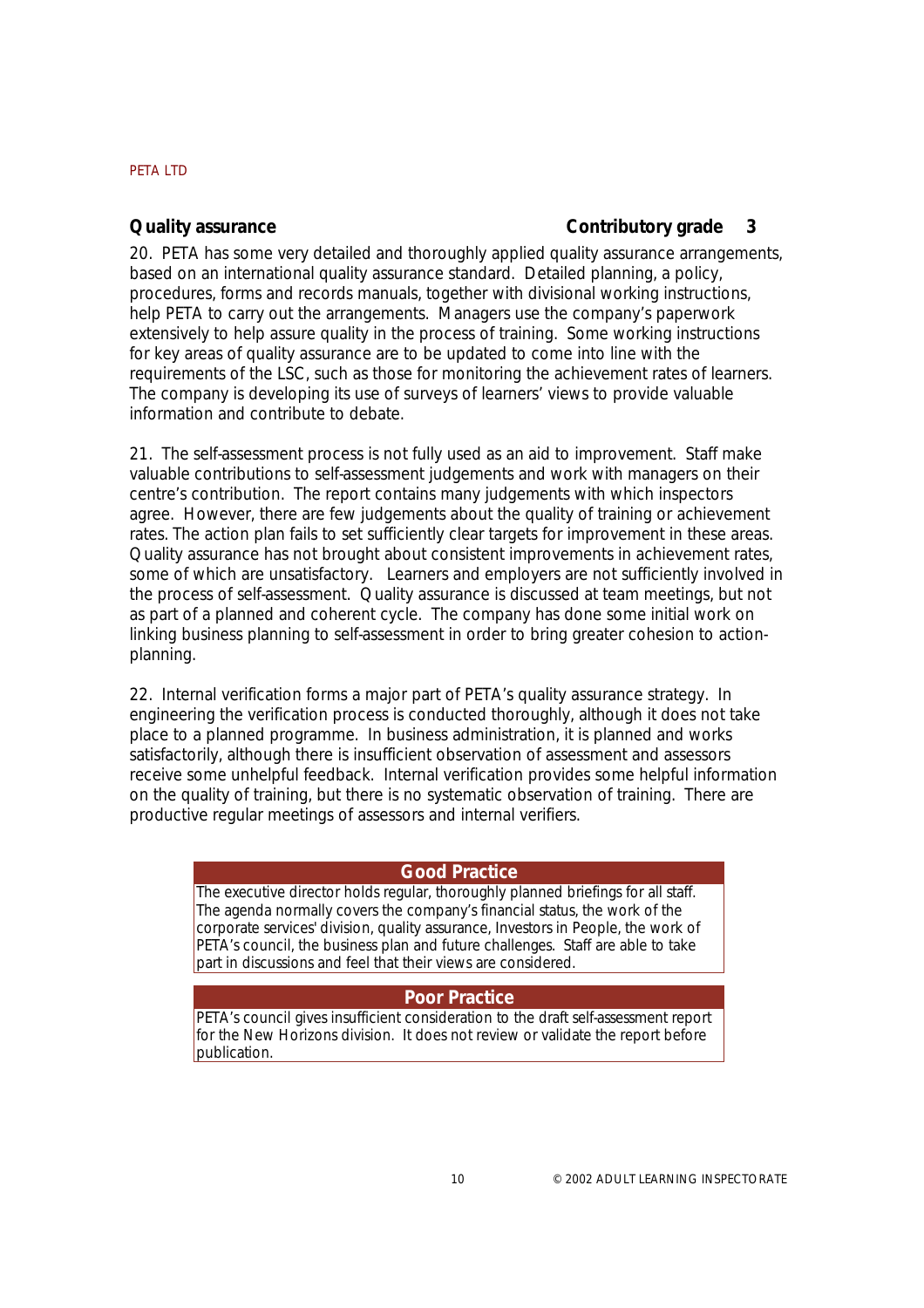# **AREAS OF LEARNING**

# Engineering, technology & manufacturing entitled and the Grade 3

| Programmes inspected                 | Number of<br><b>learners</b> | Contributory<br><b>arade</b> |
|--------------------------------------|------------------------------|------------------------------|
| Work-based learning for young people | 79                           |                              |

23. There are 49 advanced modern apprentices, 20 foundation modern apprentices and 10 young people working towards NVQs on other work-based learning programmes. All the learners are employed and they are following programmes in either electrical and mechanical engineering, electronic and mechanical assembly or electrical installation. Learners' work locations range from small independent businesses to large international companies and provide them with training in various engineering and manufacturing occupations including aviation, air conditioning, cosmetics and motor racing. Learners are recruited through schools' careers events, PETA's open evenings for teachers and careers advisers, and by advertising in the local press. In addition, each PETA trainer is given responsibility for liaison with, and recruitment through, a local careers office. PETA provides employers with a list of applicants and the results of their initial assessment tests. Employers interview and select learners for employment and training. Mechanical engineering learners attend PETA's engineering training centre for 20 weeks, and electrical engineering learners attend for 13 weeks. Both groups work towards a level 2 NVQ before progressing to employment. When learners have achieved a level 2 NVQ, and are in employment, they start training in the workplace towards a level 3 NVQ. They also attend one of a number of further education colleges for one day each week to work towards a craft or national certificate. Some advanced modern apprentices attend the training centre for four days each week, over a period of 26 weeks, in addition to attending college to study for a national certificate. The training centre has an engineering programme manager. There are four instructor/assessors, one of whom is a senior instructor with responsibility for training and assessment in the training centre. The trainer/assessors visit learners in the workplace to carry out progress reviews and assessment. There are two registered internal verifiers and one instructor is working towards the qualification. Modern apprentices achieve key skills qualifications as an integral part of their initial offthe-job training for the level 2 NVQ. Some learners, transferred from other training providers and going directly into employment, work towards achieving key skills throughout their training.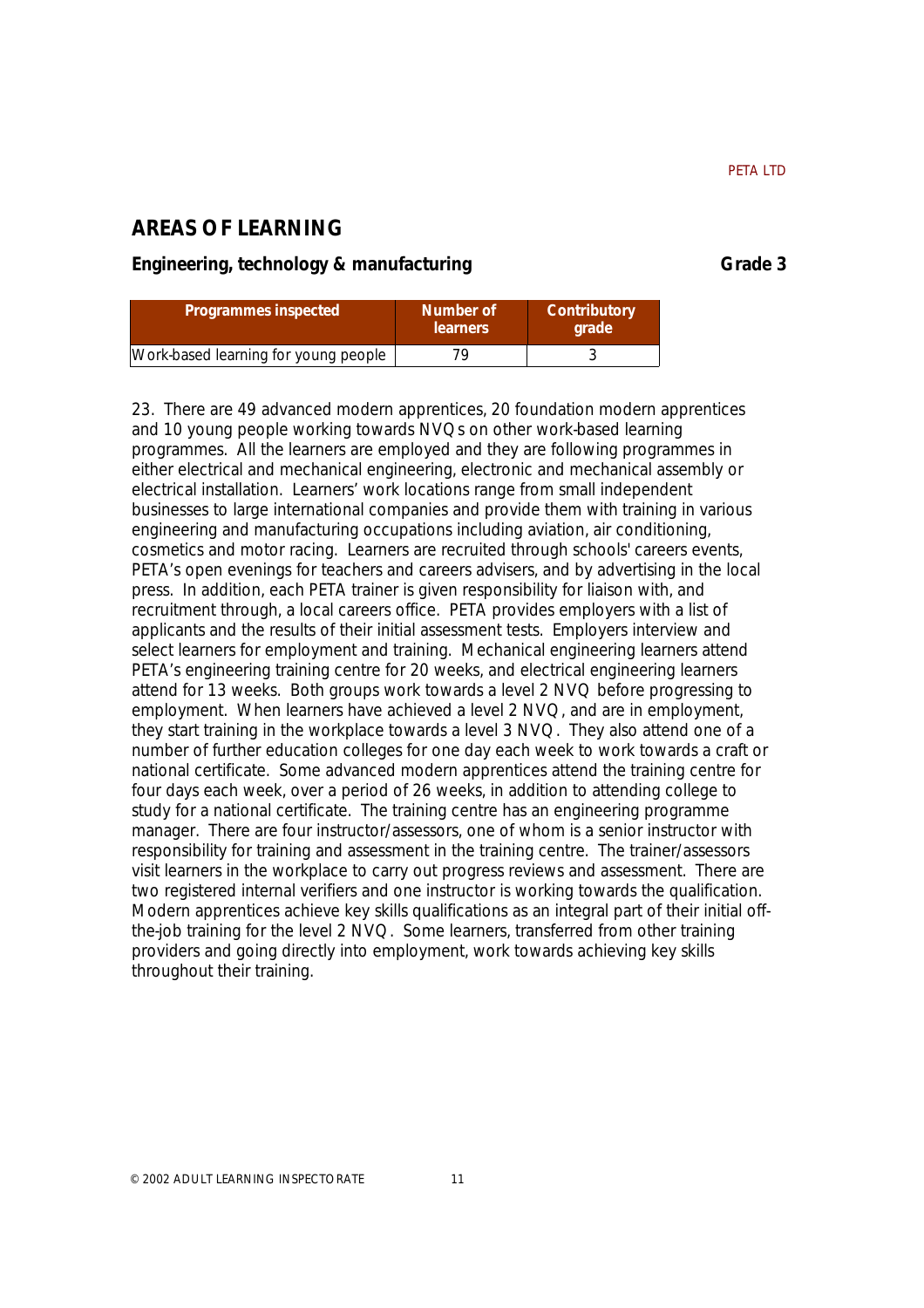The following tables show the achievement and retention rates available up to the time of the inspection.

| Work-based learning for young people       |         |   |         |    |                |    |         |    |         |    |  |  |
|--------------------------------------------|---------|---|---------|----|----------------|----|---------|----|---------|----|--|--|
| Foundation modern apprenticeships<br>(FMA) | 1997-98 |   | 1998-99 |    | 1999-2000      |    | 2000-01 |    | 2001-02 |    |  |  |
|                                            | No.     | % | No.     | %  | No.            | %  | No.     | %  | No.     | %  |  |  |
| Number that started                        |         |   |         |    | 23             |    | 50      |    | 6       |    |  |  |
| Still in training                          |         |   | 0       | 0  | 3              | 13 | 13      | 26 | 4       | 67 |  |  |
| <b>FMA</b> framework completed             |         |   | 4       | 57 |                | 4  |         | 2  | 0       | 0  |  |  |
| NVQ level 2 completed                      |         |   | 4       | 57 | $\mathfrak{D}$ | 9  | 14      | 28 | 0       | O  |  |  |
| Left without completing the framework      |         |   | 3       | 43 | 13             | 57 | 31      | 62 | っ       | 33 |  |  |

| Work-based learning for young people     |     |         |     |         |           |    |         |    |          |          |  |  |
|------------------------------------------|-----|---------|-----|---------|-----------|----|---------|----|----------|----------|--|--|
| Advanced modern apprenticeships<br>(AMA) |     | 1997-98 |     | 1998-99 | 1999-2000 |    | 2000-01 |    |          | 2001-02  |  |  |
|                                          | No. | %       | No. | %       | No.       | %  | No.     | %  | No.      | %        |  |  |
| Number that started                      | 17  |         | 17  |         | 45        |    | 14      |    | 7        |          |  |  |
| Still in training                        | 2   | 12      | 8   | 47      | 23        | 51 | 9       | 64 | 7        | 100      |  |  |
| AMA framework completed                  | 11  | 65      | 3   | 18      | 0         | 0  | ი       | 0  | 0        | O        |  |  |
| NVQ level 2 completed                    | 17  | 100     | 11  | 65      | 0         | 0  | 10      | 71 | 0        | $\Omega$ |  |  |
| NVQ level 3 completed                    | 11  | 65      | 3   | 18      | 0         | 0  | 5       | 36 | $\Omega$ | $\Omega$ |  |  |
| Left without completing the framework    | 4   | 24      | 6   | 35      | 22        | 49 | 5       | 36 | $\Omega$ | $\Omega$ |  |  |

|                                                     |     | <b>NVQ Training</b> |     |          |                |           |                |          |          |          |
|-----------------------------------------------------|-----|---------------------|-----|----------|----------------|-----------|----------------|----------|----------|----------|
| <b>NVQ Training</b>                                 |     |                     |     |          |                |           |                |          |          |          |
|                                                     |     | 1997-98             |     | 1998-99  |                | 1999-2000 | 2000-01        |          | 2001-02  |          |
|                                                     | No. | %                   | No. | %        | N <sub>O</sub> | %         | N <sub>O</sub> | %        | No.      | %        |
| Number that started                                 |     |                     | 17  |          | 13             |           | 6              |          | 4        |          |
| Still in training                                   |     |                     | 3   | 18       | 4              | 31        | 2              | 33       | 1        | 25       |
| Individual learning plan completed                  |     |                     | 5   | 29       | 4              | 31        | $\Omega$       | $\Omega$ | $\Omega$ | $\Omega$ |
| Left without completing individual learning<br>plan |     |                     | 9   | 53       | 5              | 38        | 4              | 67       | 3        | 75       |
| NVQ level 1 completed                               |     |                     | 0   | $\Omega$ | 3              | 23        | 0              | $\Omega$ | $\Omega$ | $\Omega$ |
| NVQ level 2 completed                               |     |                     | 12  | 71       | 3              | 23        | $\Omega$       | $\Omega$ | $\Omega$ | 0        |
| NVQ level 3 completed                               |     |                     |     | 6        | $\Omega$       | $\Omega$  | O              | $\Omega$ | $\Omega$ | 0        |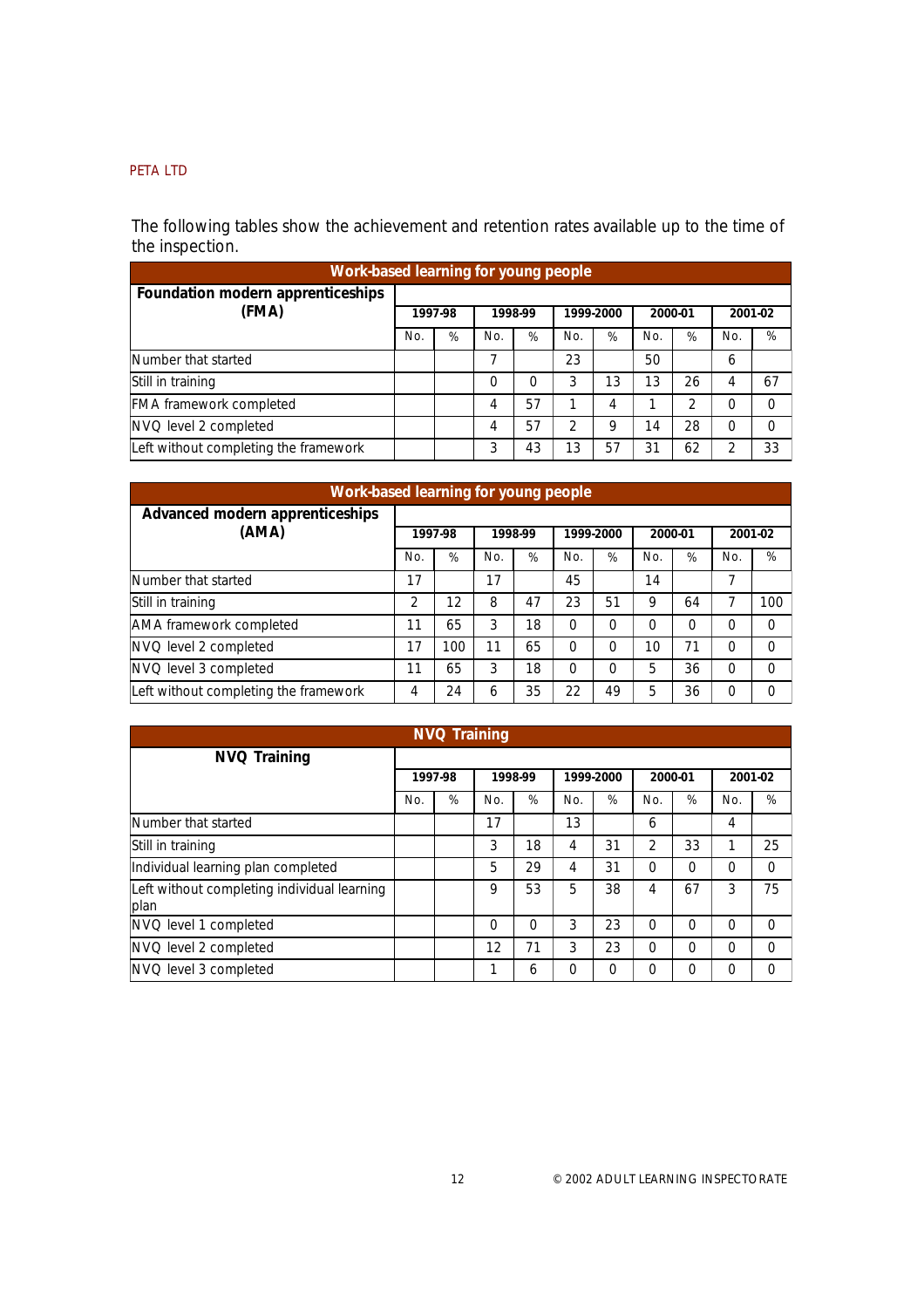# **STRENGTHS**

- particularly good practical training resources
- well-planned training
- good integration of key skills training with level 2 NVQ
- diverse range of staff skills and experience
- strong emphasis on health and safety

# **WEAKNESSES**

- inadequate planning of internal verification
- poor assessment practice in the workplace
- low retention rate of foundation modern apprentices
- insufficient target-setting in learners' progress reviews

# **OTHER IMPROVEMENTS NEEDED**

- better integration of key skills training with work-based learning for foundation modern apprentices
- further develop the sharing of good practice between assessors
- further assist small companies to develop on-the-job training programmes

24. Practical training resources at PETA's training centre and in workplaces are good. The training centre has fully equipped workshops, including computer numerically controlled (CNC) machinery. There are plenty of adequate computers. A new flexible learning centre provides learners with a computer training area to help develop their key skills. The training centre also has a quiet area for individual support or guidance in portfolio development, or for learners preparing for practical training and assessments. Workplaces have good-quality, up-to-date equipment.

25. Engineering training is well planned. It covers all elements of the NVQ programme and gives sufficient time for learners' skills and knowledge to develop. Learners receive effective on-the-job training, working with suitably skilled and experienced employees to develop occupational skills and experience. There is a good range of employers from various fields of engineering and this allows learners to be placed where their interests lie. Some employers have individual training programmes linked to NVQs, allowing learners to progress through different departments. In the training centre, the ratio of instructors to learners is good. There are good working relationships. Learners enjoy their training and have the confidence to talk to instructors and ask questions. Initial assessment results are used effectively to develop individual learning plans and improve training. Practical training tasks are well devised and improve learners' skills, knowledge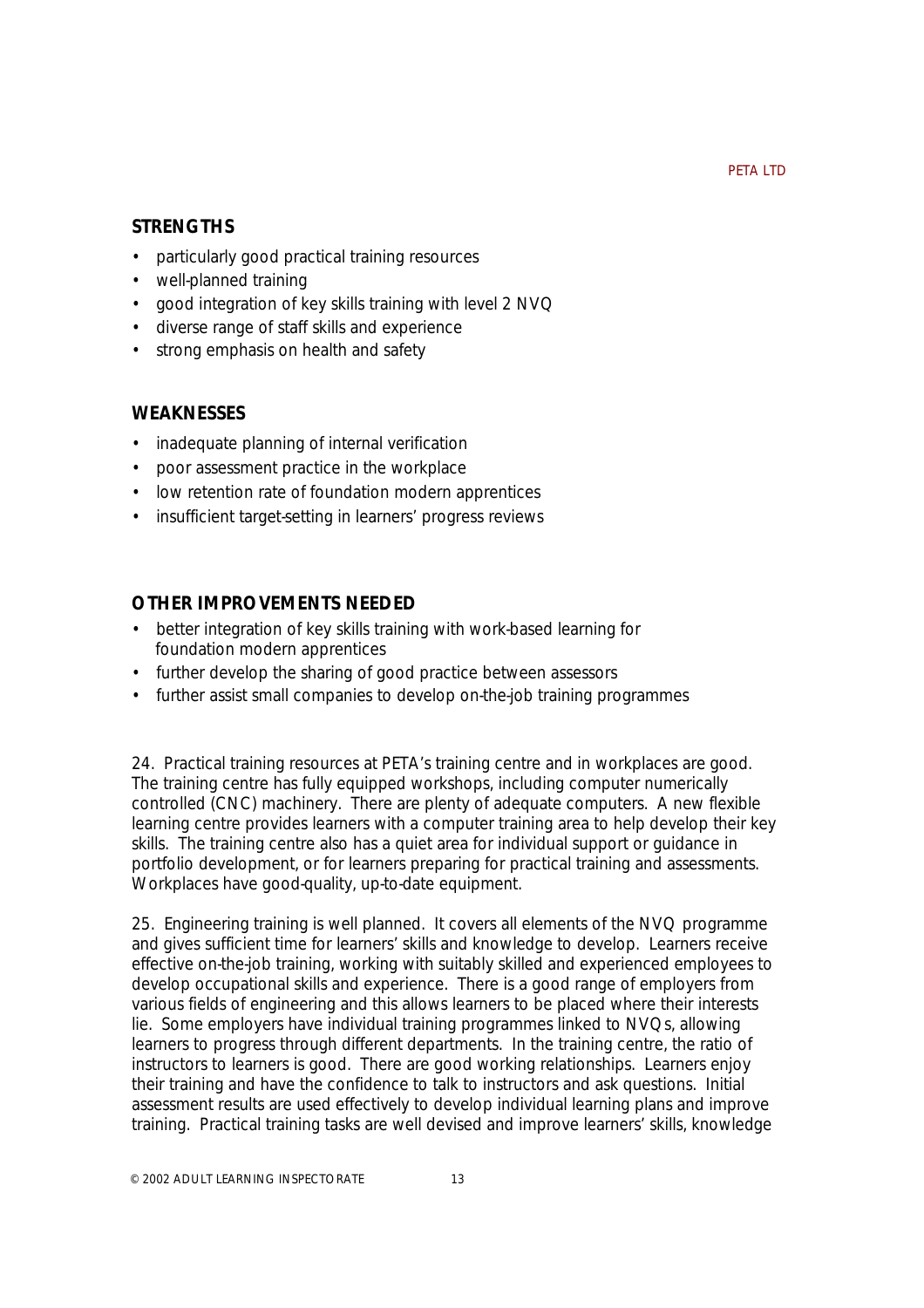and understanding. Learners produce work of a good standard. Assessments are well planned and are carried out by experienced staff when learners have completed all tasks competently.

26. The integration of key skills training with engineering training in the centre is good and most level 2 NVQ learners achieve key skills awards. The quality of key skills evidence is good and it is well recorded. This is not the case for learners in the workplace. Their evidence is not always cross-referenced to key skills units and most workplace supervisors have little understanding of key skills qualifications.

27. Instructors and trainers are well qualified and have a particularly wide range of experience in engineering. This gives flexibility by allowing individual staff to train and assess across most areas of engineering. Staff motivate learners with their high degree of commitment. Most staff have qualifications in teaching or have attended instructor training courses. Most are qualified assessors. Recently appointed staff have individual development plans. Staff who are trained specialists in health and safety check work placements before learners use them. The engineering programme manager is qualified in diagnostic profiling and provides advice and support to staff on how to write individual learning plans. Instructors who have completed key skills training pass on their knowledge to colleagues and introduce them to the key skills 2000 award. Some instructors have completed the basic skills teaching qualification.

28. Learners are given a comprehensive induction to their programme. Health and safety issues are given a high priority and the potential dangers associated with engineering are recognised. Learners demonstrate good practice in the workplace. Advance checks on work placements cover a comprehensive range of health and safety issues. Placements are formally checked every year for compliance and the visiting assessor routinely monitors health and safety during progress reviews. Employers reinforce health and safety at learners' induction to a work placement and learners carry out an introductory safety assignment.

29. Internal verification does not work to an overall plan or ensure that a representative range of assessment and units is sampled. In spite of this, the process of internal verification works well. Observation of assessors' performance and sampling of portfolios is well recorded. Verifiers make accurate judgements and give good feedback to assessors.

30. Assessment of learners in the workplace is unplanned. There is insufficient observation of learners by qualified assessors, a weakness identified in the selfassessment report. There are no work-based assessors and PETA's assessors observe learners during workplace reviews only if suitable work is underway. Some learners do not know the assessment procedures sufficiently well. Portfolio evidence is examined during workplace visits but it is not formally assessed or the outcomes recorded. Some learners have had no evidence assessed for six months. Assessment relies mainly on learners collecting evidence from work, signed by workplace supervisors as witnesses. Portfolio evidence is poorly referenced to NVQ units. A qualified assessor does not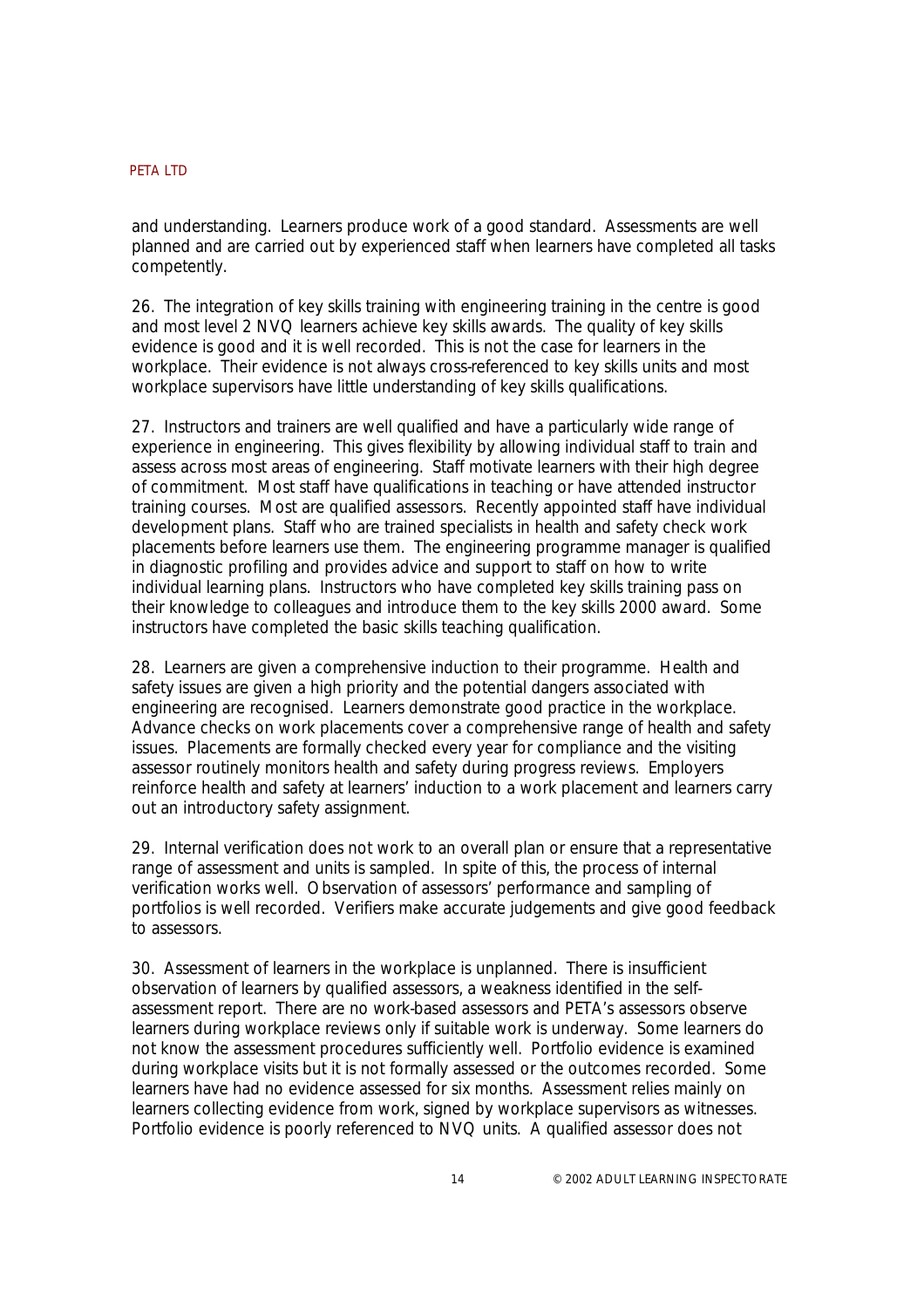countersign the decisions made by unqualified assessors.

31. The retention rate for foundation apprentices on the level 2 NVQ is poor. PETA started on the new national framework in 1998 with seven learners. Of these, 57 per cent completed their qualification and 43 per cent left early. In 1999, of 23 starters, 57 per cent left without completing and 9 per cent achieved a level 2 NVQ. In 2000-01, of 50 learners, 28 per cent achieved level a 2 NVQ and 62 per cent left without gaining a qualification. During this period training was offered to non-employed learners. PETA paid for most learners to reach the level 2 NVQ but employers could not be found for them to continue. In 2001-02, there were six starters and 33 per cent have now left the programme. Other achievement and retention rates are satisfactory.

32. Trainers do not set measurable short-term targets to encourage and motivate learners. Progress reviews are carried out in the workplace every four to six weeks. They are carefully recorded and include information on how learners are progressing at college and at work. Following their reviews, learners are expected to collect more work records but are not given specific targets linked to NVQ or key skills units. There is often no reference to portfolios, especially if learners forget to bring them to the meeting. Some reviews are carried out in noisy workshops and within earshot of other learners and employees. The only involvement of some employers is to sign a copy of the visit report.

#### **Good Practice**

*The particularly good links, which PETA has with a variety of engineering employers, considerably aid the progress of learners. PETA works closely with employers to arrange suitable learning programmes.*

#### **Poor Practice**

*The role and status of the workplace supervisors who sign off learners' work are not recorded in the portfolios.*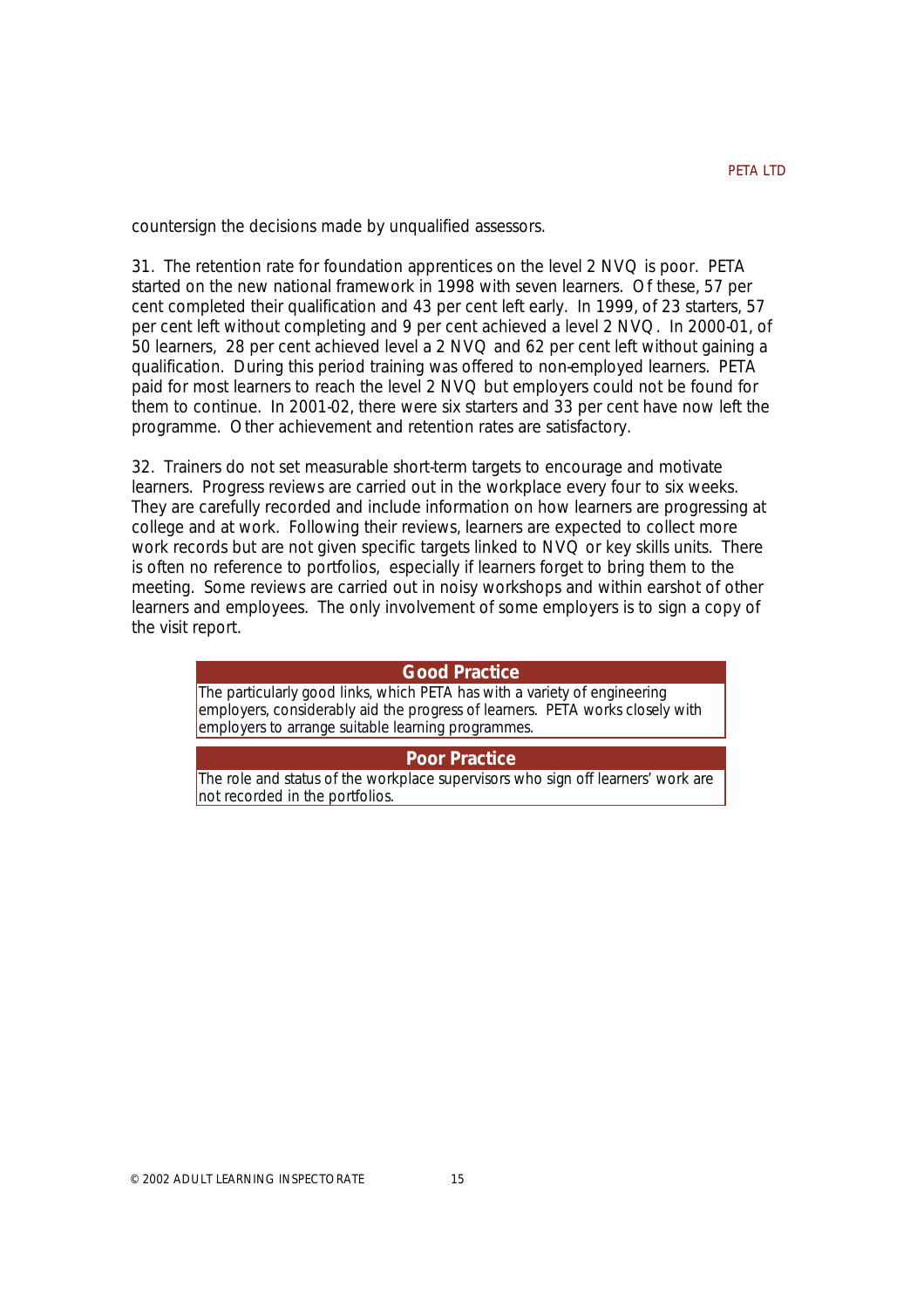## **Business administration, management & professional Grade 3**

| Programmes inspected                 | Number of<br><b>learners</b> | Contributory<br><b>arade</b> |
|--------------------------------------|------------------------------|------------------------------|
| Work-based learning for young people | 64                           |                              |

33. There are 64 learners, of whom 24 are advanced modern apprentices, 20 are foundation modern apprentices and 20 are on other work-based learning programmes. Fifty-one learners are employed. There are 47 learners working towards NVQs at levels 1,2 and 3 in business administration. Twenty learners are working towards level 1 and 2 NVQs in using IT, four are working towards level 2 and 3 NVQs in customer service and there are two learners working for NVQs in management at level 3. They follow integrated programmes of business administration, IT and customer service. Units are chosen to enhance learners' employability. The 19 level 1 NVQ learners all have additional learning and/or social needs and 14 have both. Learners are instructed and supported by five staff in the commercial training centre who have appropriate training, qualifications and occupational experience. Learners are recruited through the careers service, direct from schools and colleges, through newspaper advertisements, by referrals from employers and through cold-canvas telephone calls. There is a fortnightly recruitment day when applicants attend the training centre and are given initial assessments, including the basic skills agency's literacy and numeracy tests and PETA's own assessments. The results are used in conjunction with interviews to identify appropriate training courses. All learners are placed with an employer before they start their learning. The employers include hospitals, accountants, a credit company, a graphics design organisation, small engineering firms and a local borough council. Learners are visited at their workplaces within the first two weeks of their employment. They attend off-the-job training one day each fortnight. All NVQ learners attend the centre for five days each week until they are assessed as being ready for a work placement. Placements are chosen to support the learner and provide a basis for development and may last from a few weeks to a maximum of six months. NVQ assessments and learners' progress reviews are carried out in the workplace every four to six weeks. Learners' progress is also reviewed fortnightly in the training centre. Here, they undertake a variety of occupational tasks and projects and also carry out work for one or more of the staff in the centre. Inspectors considered that most of the strengths identified in the self-assessment report were normal practice. They identified additional weaknesses.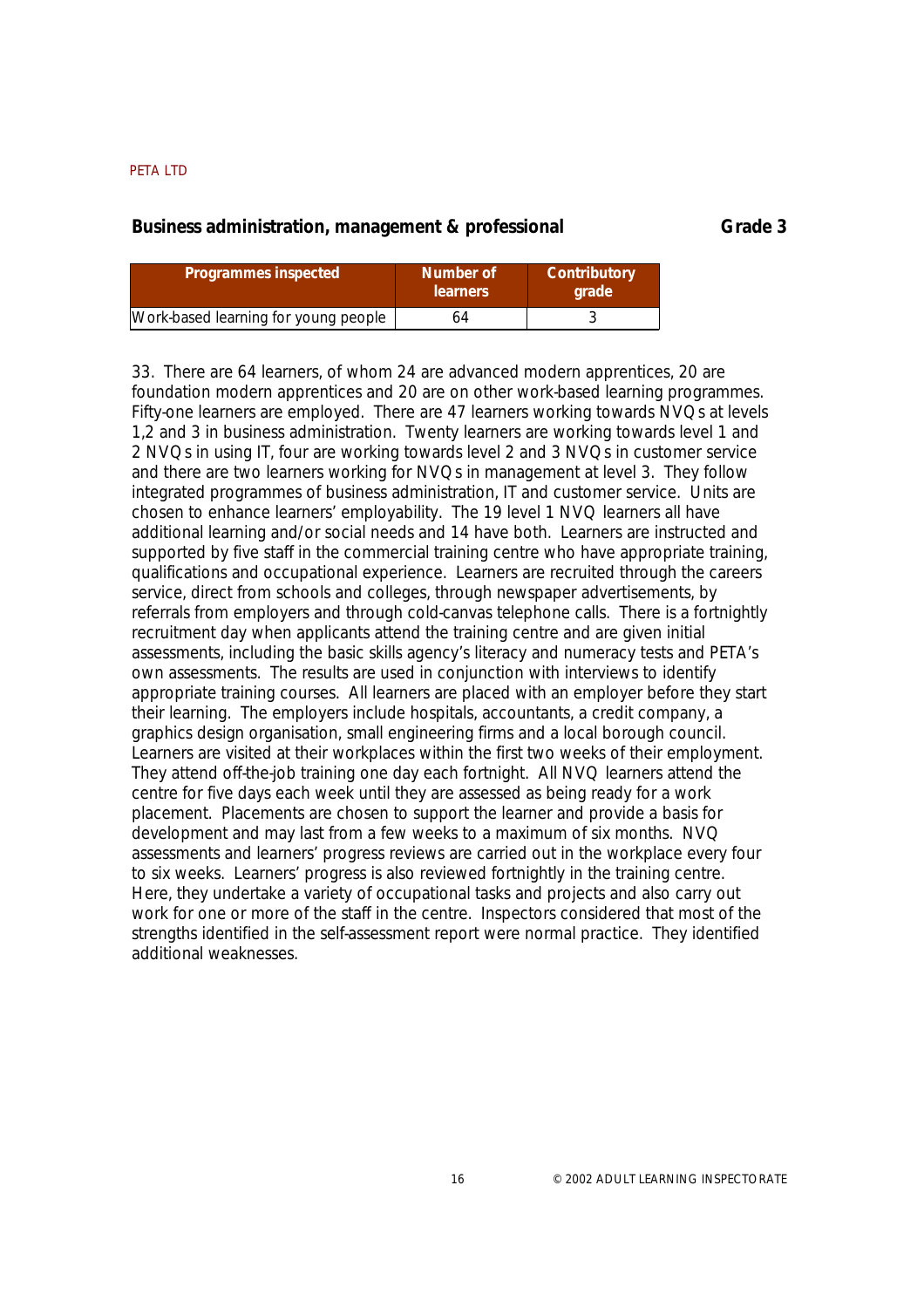The following tables show the achievement and retention rates available up to the time of the inspection.

| Work-based learning for young people  |         |   |         |   |     |           |         |    |     |         |  |  |
|---------------------------------------|---------|---|---------|---|-----|-----------|---------|----|-----|---------|--|--|
| Foundation modern apprenticeships     |         |   |         |   |     |           |         |    |     |         |  |  |
| (FMA)                                 | 1997-98 |   | 1998-99 |   |     | 1999-2000 | 2000-01 |    |     | 2001-02 |  |  |
|                                       | No.     | % | No.     | % | No. | %         | No.     | %  | No. | %       |  |  |
| Number that started                   |         |   |         |   | 16  |           | 19      |    | 22  |         |  |  |
| Still in training                     |         |   |         |   |     | 6         |         | 21 | 15  | 68      |  |  |
| <b>FMA</b> framework completed        |         |   |         |   | 0   | $\Omega$  |         | 0  | 0   |         |  |  |
| NVQ level 2 completed                 |         |   |         |   | 9   | 56        | 2       | 11 | 0   |         |  |  |
| Left without completing the framework |         |   |         |   | 15  | 94        | 13      | 68 |     | 32      |  |  |

|                                          |     |         |     |         |                |     |                |    | Work-based learning for young people |          |  |  |  |  |  |  |  |  |  |  |
|------------------------------------------|-----|---------|-----|---------|----------------|-----|----------------|----|--------------------------------------|----------|--|--|--|--|--|--|--|--|--|--|
| Advanced modern apprenticeships<br>(AMA) |     | 1997-98 |     | 1998-99 | 1999-2000      |     | 2000-01        |    |                                      | 2001-02  |  |  |  |  |  |  |  |  |  |  |
|                                          | No. | %       | No. | %       | N <sub>O</sub> | %   | N <sub>O</sub> | %  | N <sub>O</sub>                       | %        |  |  |  |  |  |  |  |  |  |  |
| Number that started                      |     |         | 11  |         | 4              |     | 13             |    | 17                                   |          |  |  |  |  |  |  |  |  |  |  |
| Still in training                        |     |         | 0   | 0       | $\mathfrak{D}$ | 50  | 6              | 46 | 16                                   | 94       |  |  |  |  |  |  |  |  |  |  |
| AMA framework completed                  |     |         | 3   | 27      |                | 25  | ი              | 0  | 0                                    | O        |  |  |  |  |  |  |  |  |  |  |
| NVQ level 2 completed                    |     |         | 8   | 73      | 4              | 100 |                | 8  | 0                                    | $\Omega$ |  |  |  |  |  |  |  |  |  |  |
| NVQ level 3 completed                    |     |         | 4   | 36      | 3              | 75  |                | 8  | 0                                    | O        |  |  |  |  |  |  |  |  |  |  |
| Left without completing the framework    |     |         | 8   | 73      | 1              | 25  |                | 54 |                                      | 6        |  |  |  |  |  |  |  |  |  |  |

|                                                     |     | <b>NVQ Training</b> |     |         |          |           |         |    |          |          |
|-----------------------------------------------------|-----|---------------------|-----|---------|----------|-----------|---------|----|----------|----------|
| <b>NVQ Training</b>                                 |     |                     |     |         |          |           |         |    |          |          |
|                                                     |     | 1997-98             |     | 1998-99 |          | 1999-2000 | 2000-01 |    |          | 2001-02  |
|                                                     | No. | %                   | No. | %       | No.      | %         | No.     | %  | No.      | %        |
| Number that started                                 |     |                     | 13  |         | 23       |           | 27      |    | 16       |          |
| Still in training                                   |     |                     | 1   | 8       | $\Omega$ | $\Omega$  | 6       | 22 | 13       | 81       |
| Individual learning plan completed                  |     |                     | 8   | 62      | 8        | 35        | 11      | 41 | $\Omega$ | $\Omega$ |
| Left without completing individual learning<br>plan |     |                     | 4   | 31      | 15       | 65        | 10      | 37 | 3        | 19       |
| NVQ level 1 completed                               |     |                     | 6   | 46      | 12       | 52        | 11      | 41 | $\Omega$ | $\Omega$ |
| NVQ level 2 completed                               |     |                     | 6   | 46      | 2        | 9         | 0       | 0  | $\Omega$ | $\Omega$ |
| NVQ level 3 completed                               |     |                     | ◄   | 8       | $\Omega$ | $\Omega$  | ი       | 0  | $\Omega$ | $\Omega$ |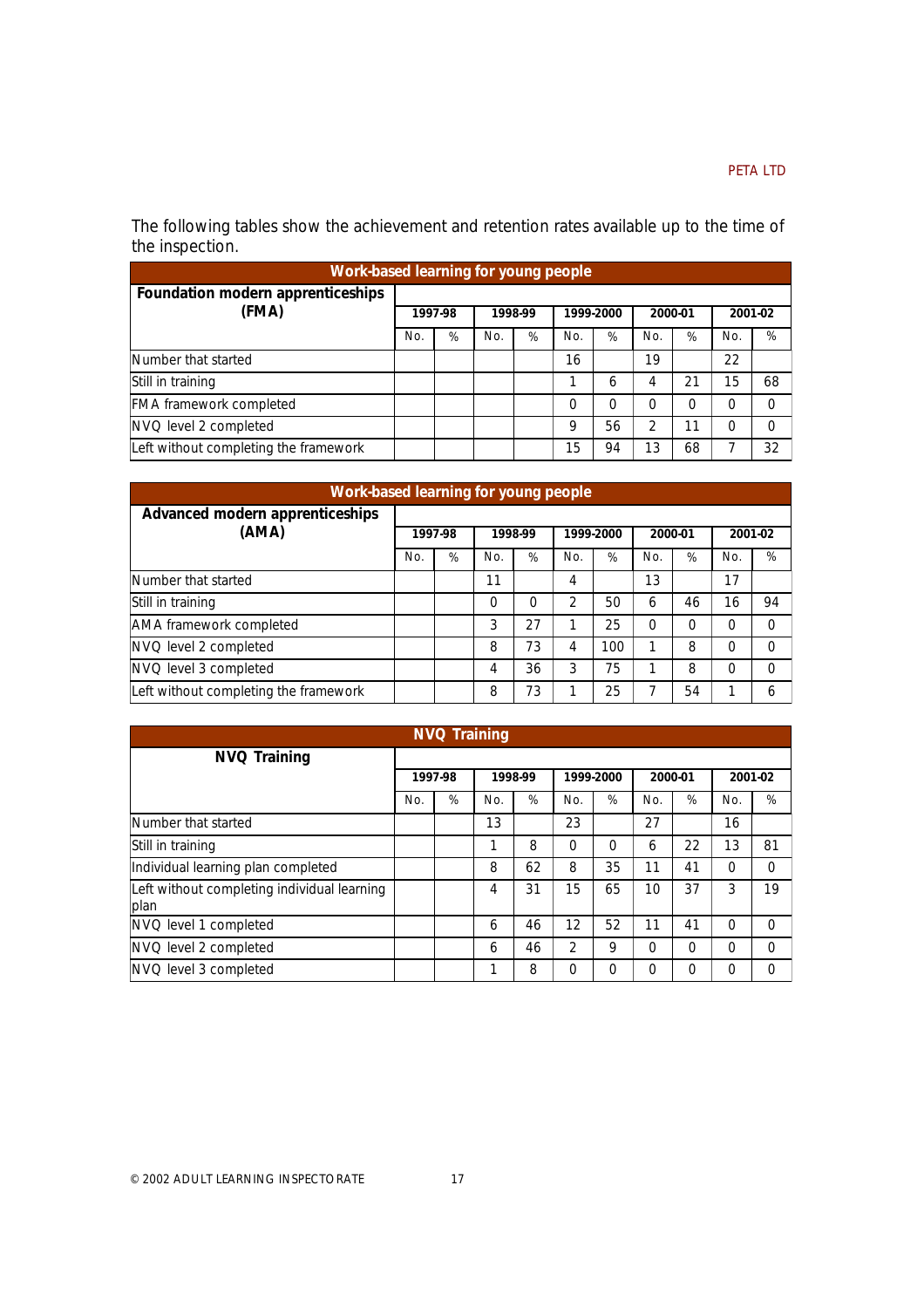# **STRENGTHS**

- good induction of learners
- good progression for learners within their training
- good key skills training, with innovative projects
- good learners' understanding of equality of opportunity, regularly confirmed

# **WEAKNESSES**

- low achievement and completion rates for modern apprentices
- inadequate involvement of learners in assembling their portfolios of evidence

# **OTHER IMPROVEMENTS NEEDED**

- greater consistency in the content and thoroughness of progress reviews
- wider range of evidence sampled for internal verification

34. Learners' induction is comprehensive and well structured. They can readily recall the content of their induction. This strength was identified in the self-assessment report. Learners are introduced to the basic rules and their own responsibilities. To reinforce learning, an induction checklist is completed and signed by learners and instructors. On their first working day, learners have induction sessions at the training centre. Health and safety is given a high priority. Equal opportunities is explained in some detail using handouts which give examples of different aspects of grievance, discipline, bullying and harassment. The structure of an NVQ is clearly explained. Learners are told about the importance of key skills training and the way in which it will be given. They are introduced to the use of IT and shown the centre's computer suite. Their responses to a post-induction questionnaire help to plan future inductions.

35. Key skills training is successfully integrated with learners' target qualifications. Where evidence from the workplace is difficult to identify and gather, valuable and innovative key skills projects are used. For example, learners research the company that employs them. They prepare computer presentations to communicate their findings to their colleagues and assessors, and to invited guests including their employers. Presentations are of an excellent standard, with a high level of detail. Other projects include devising and planning a day's visit to a notable local site or building and planning the reorganisation of the commercial centre's reception area. Learners show an interest in the projects and are enthusiastic about their presentations. Initial assessment does not yet fully test all key skills, particularly in IT.

36. Learners progress well from level 1 NVQ training to level 2 courses, and in some instances to foundation and advanced modern apprenticeships. Over the past nine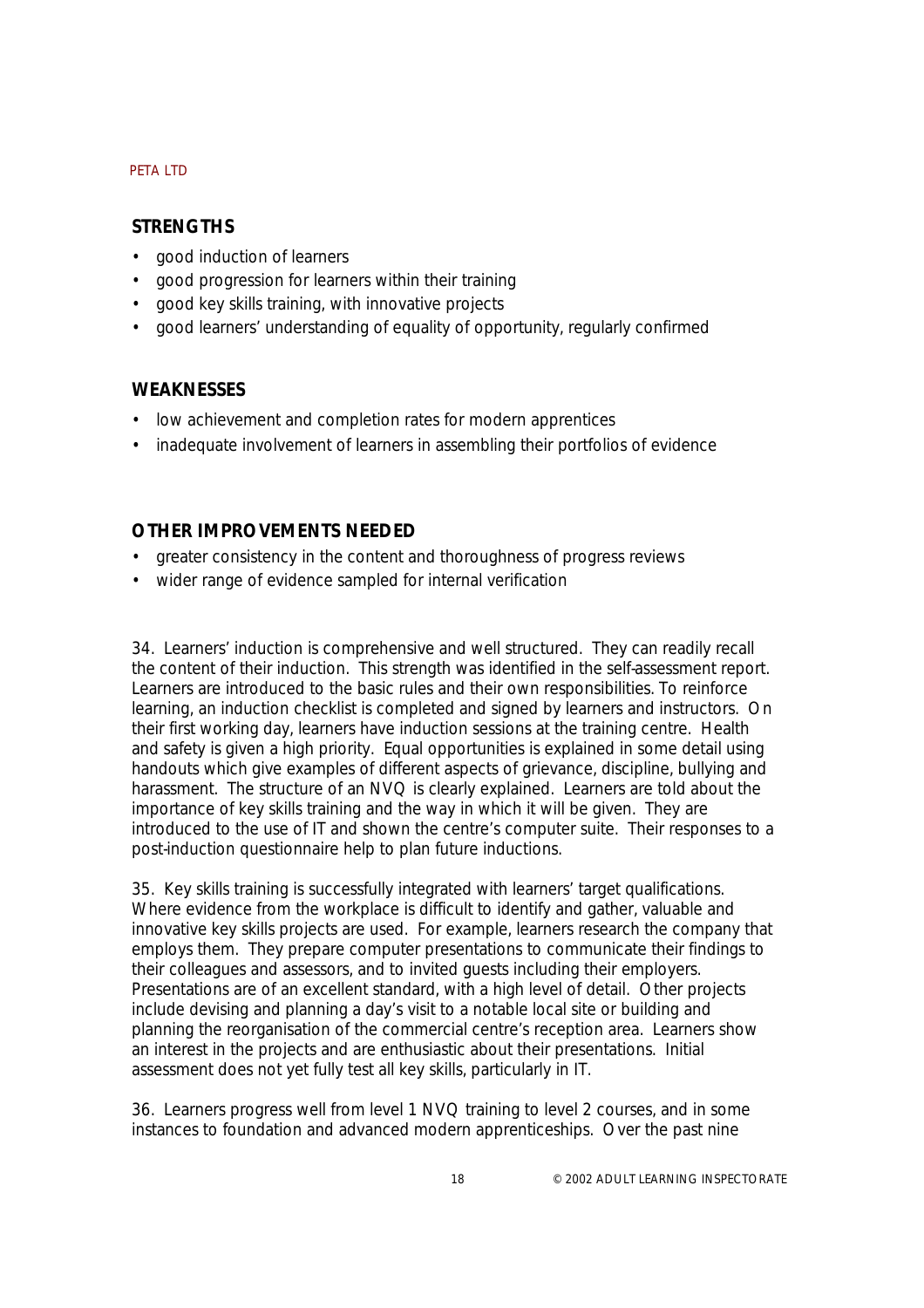months, two of the seven learners who started on level 2 NVQs have progressed to a modern apprenticeship. One of these learners originally started on level 1 NVQ training. The level 1 NVQ learners all have additional learning and/or social needs and receive support to enable them to progress from in-house training to a work placement. The possibility of progress to other levels of training is increased because business learners at different levels are given some of the common elements of their training together, by the same team of instructors.

37. Inspectors agreed with the self-assessment report that learners have a good understanding of equal opportunities. This is regularly checked by using a comprehensive and detailed questionnaire. Learners comment that this keeps the issues in the forefront of their thinking. Additionally, during progress reviews, learners are asked to read some questions and statements and comment on their correctness or their legality. They are prompted and guided until they have a good grasp of the issues involved.

38. Achievement and completion rates for modern apprenticeships are often poor. This weakness was not recognised in the self-assessment report. Of the foundation modern apprentices who started in 1999-2000 and 2000-01, none has yet completed the requirements of the framework and most have left the programme. For 2001-02, 32 per cent of learners have already left without completing the framework. For advanced modern apprentices, achievement and retention rates in 1998-99 were poor. They improved for learners starting their programme in 1999-2000, but 54 per cent of those starting in 2000-01 have already left without completing the framework. Achievements for NVQ training are better, with 52 per cent of learners achieving their NVQs to date and 20 learners still in training.

39. Most progress reviews are carried out thoroughly. Discussions are frequently detailed, but they pay too little attention to learners' motivation, commitment, attitude to management, aims and ambitions, and their degree of general satisfaction. Staff obtain a lot of information about learners' progress, but it is not always recorded in sufficient detail on learners' progress review sheets. Assessors maintain records of learners' achievements of individual NVQ units, but this is not always communicated to learners. The results of progress reviews are not always passed on to employers.

40. Learners are not sufficiently involved in building their portfolios of evidence. Portfolios are kept at the training centre. Assessors collect learners' evidence during workplace visits, judge it, mark it and insert it in portfolios. Staff identify gaps in the evidence and make arrangements with learners to carry out workplace observations to remedy these, but learners do not actively participate in managing this aspect of their programme. Many learners have to rely on their assessor to let them know what stage they have reached in their NVQ. Portfolios reveal little or no assessment of evidence and units are not signed off when they meet the qualification standards.

41. There is a planned programme of internal verification. Internal verifiers observe assessors carrying out assessments, questioning learners, or during a workplace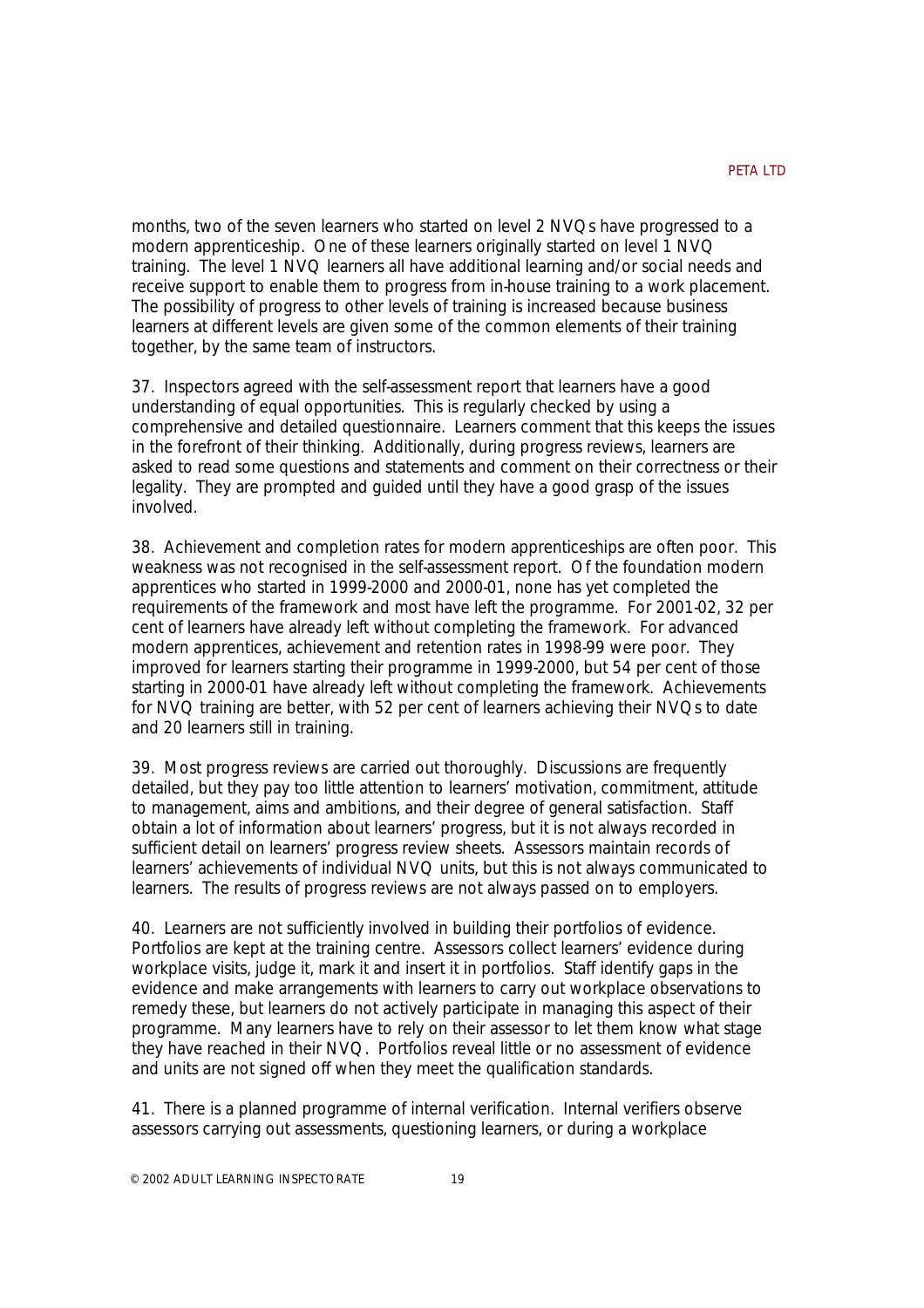observation. However, most sampling for internal verification is done in the training centre and concentrates on portfolio evidence. PETA recognises the need to extend the range of samples for internal verification. Revised sampling sheets for internal verification are being tried out, with a view to bringing them into use in the near future. These will extend the sampling and provide more detailed feedback on action points.

#### **Good Practice**

*For a key skills project, learners are asked to study a floor plan of the reception area of the training centre, and to carry out a number of tasks and calculations. These include measuring the angles between walls, the length of walls and the volume of rooms. In addition, learners plan the layout of furniture in the room, work out the wall area and the number of tiles needed to cover it and finally calculate the cost of carpeting the area, using a range of carpet qualities and prices. Through using the training centre reception room, the learners can visualise the task more easily.*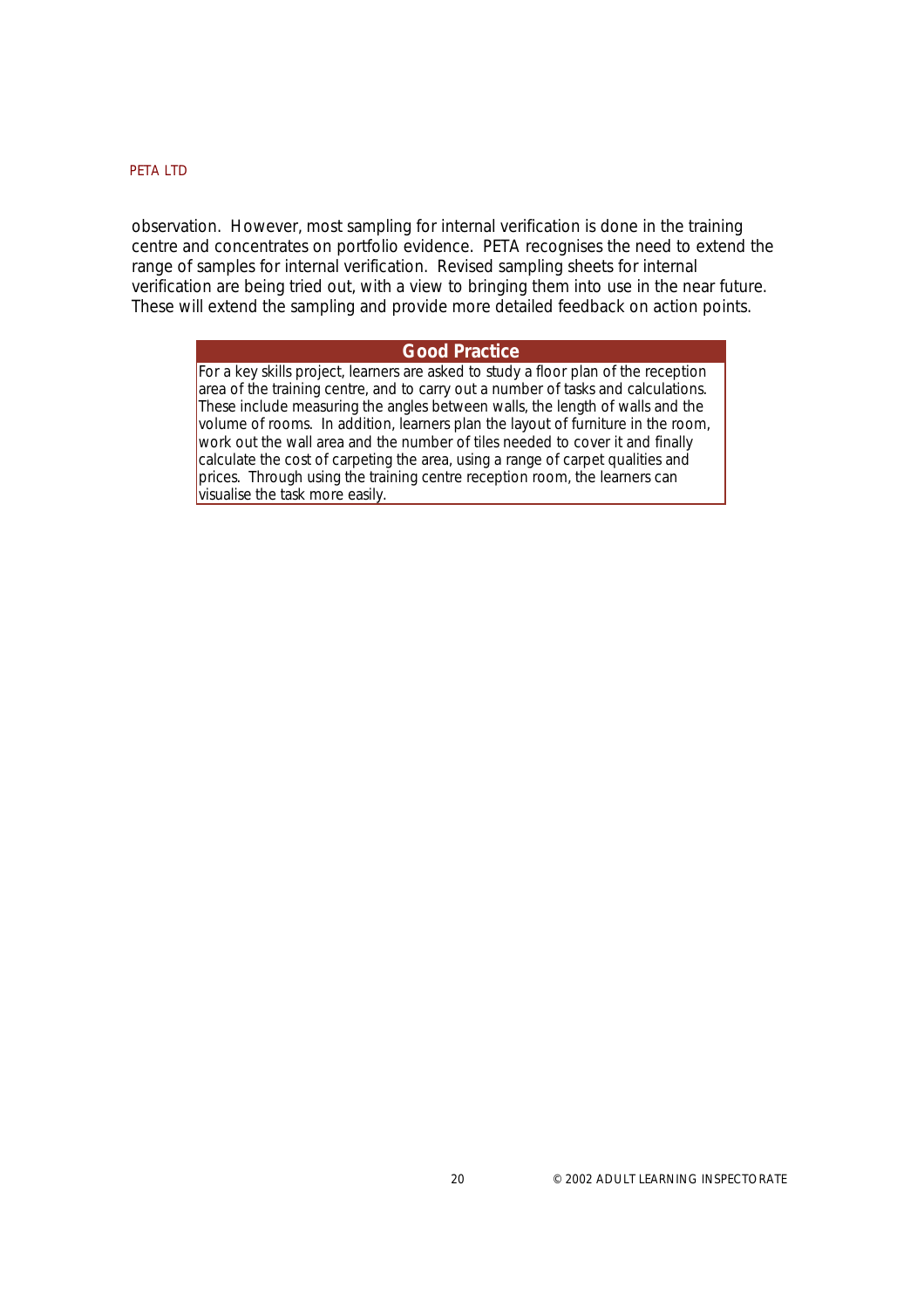# **Foundation programmes** Grade 1

|  | Grade |  |
|--|-------|--|
|  |       |  |

| Programmes inspected | Number of<br><b>learners</b> | Contributory<br><b>arade</b> |  |  |
|----------------------|------------------------------|------------------------------|--|--|
| Life Skills          |                              |                              |  |  |

42. There are 55 learners following the Life Skills training programme, which operates at centres in Portsmouth and Havant. Most learners are aged between 16 and 19 and all are referred to PETA by local careers advisers. PETA has an inclusive recruitment policy and accepts all eligible applicants, space permitting. A significant proportion of learners have personal and emotional problems which are barriers to them entering employment and some also have moderate learning difficulties. Learners are assessed when they join the programme and an individual learning plan is formulated. The main aim of training is to enable learners to progress into employment, or to vocational training which will lead to employment. The main areas of learning include skills for independent living, jobsearch, building confidence and self-esteem, communication, IT and numerical skills. Learners judged to be ready to undertake work placements are encouraged to apply for their own, but they may also be found work placements by PETA. Learners are entered for wordpower and numberpower qualifications and, where applicable, computer literacy and information technology units. In many cases the successful outcome for a learner will be in terms of personal growth and development and not in formal qualifications. Learners attend their training centre for a minimum of 16 hours each week and receive a training allowance as long as they attend regularly. Learners are supported by the Life Skills programme manager, a senior trainer/assessor and three trainer/assessors. In the workplace, learners receive regular visits from trainers and their progress is regularly reviewed. Learners with particular needs receive additional support from personal advisers employed by the careers service.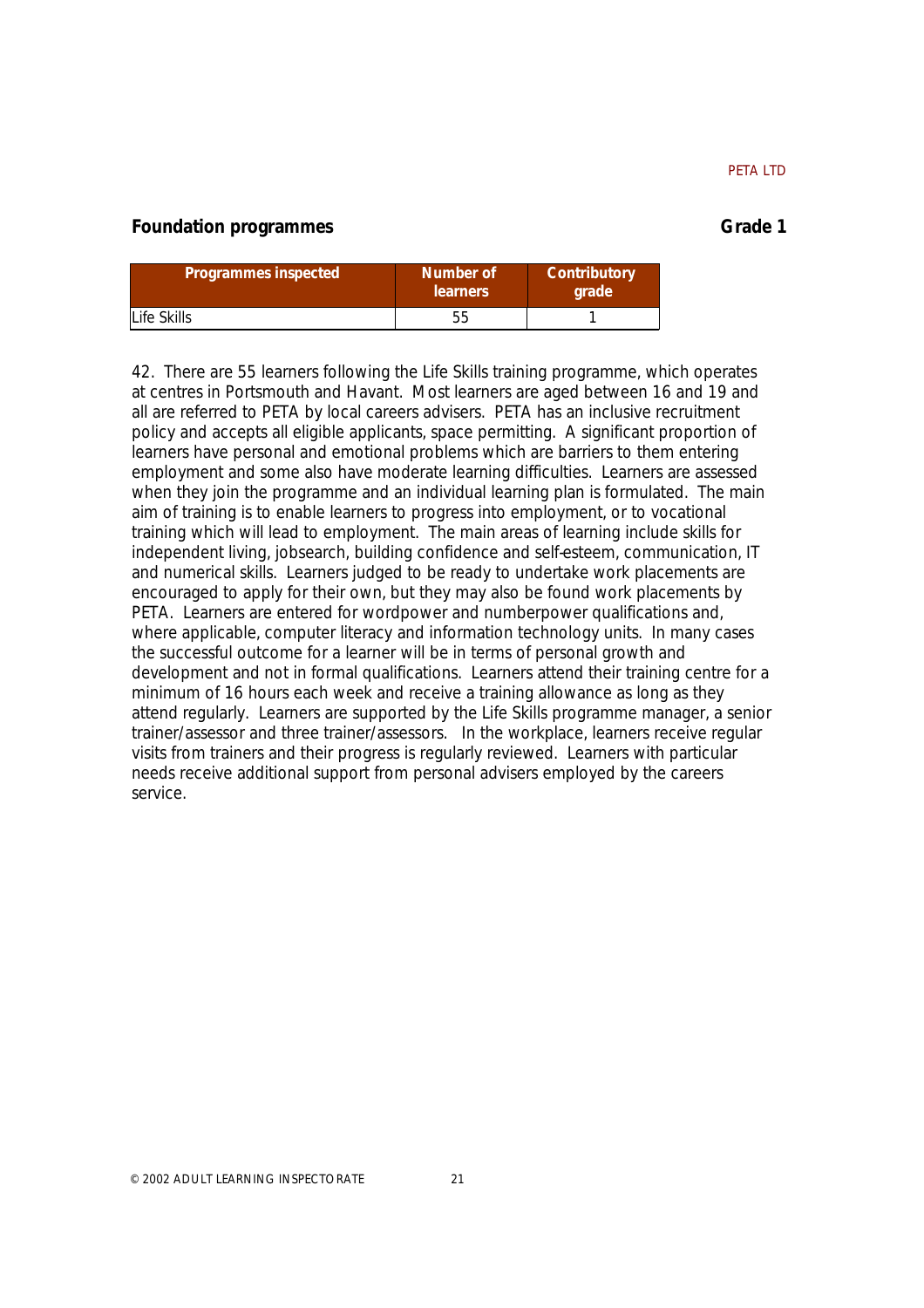The following table shows the achievement and retention rates available up to the time of the inspection.

| <b>Foundation Programmes</b>                                                                    |         |   |         |   |           |    |         |    |         |    |
|-------------------------------------------------------------------------------------------------|---------|---|---------|---|-----------|----|---------|----|---------|----|
| <b>Foundation Programmes</b>                                                                    |         |   |         |   |           |    |         |    |         |    |
|                                                                                                 | 1997-98 |   | 1998-99 |   | 1999-2000 |    | 2000-01 |    | 2001-02 |    |
|                                                                                                 | No.     | % | No.     | % | No.       | %  | No.     | %  | No.     | %  |
| Number that started                                                                             |         |   |         |   | 126       |    | 151     |    | 120     |    |
| Still in training                                                                               |         |   |         |   | 0         | 0  | 4       | 3  | 51      | 43 |
| Gained job with training/progressed to<br>further training and/or planned learning<br>completed |         |   |         |   | 112       | 89 | 115     | 76 | 39      | 32 |
| Left without either                                                                             |         |   |         |   | 14        | 11 | 32      | 21 | 30      | 25 |
| Gained job with training                                                                        |         |   |         |   | 20        | 16 | 36      | 24 | 24      | 20 |
| Progressed to further training                                                                  |         |   |         |   | 27        | 21 | 35      | 23 | 10      | 8  |
| Planned learning completed                                                                      |         |   |         |   | 65        | 52 | 44      | 29 | 5       | 4  |

# **STRENGTHS**

- good collaboration with other agencies
- very effective use of work placements
- excellent preparation for employment
- secure learning environment
- effective individual learning plans

# **WEAKNESSES**

• insufficient critical feedback on learners' assessed work, daily journals and progress review comments

# **OTHER IMPROVEMENTS NEEDED**

• more opportunities to gain key skills qualifications

43. PETA works in effective collaboration with other relevant agencies. In particular, there is successful joint working with the careers service. Careers service staff are actively involved in helping to select potential learners, in supporting them during their studies and in learners' progress review meetings. Other agencies give presentations on relevant health and social issues. Learners enjoy the presentations which these organisations give and clearly benefit from them.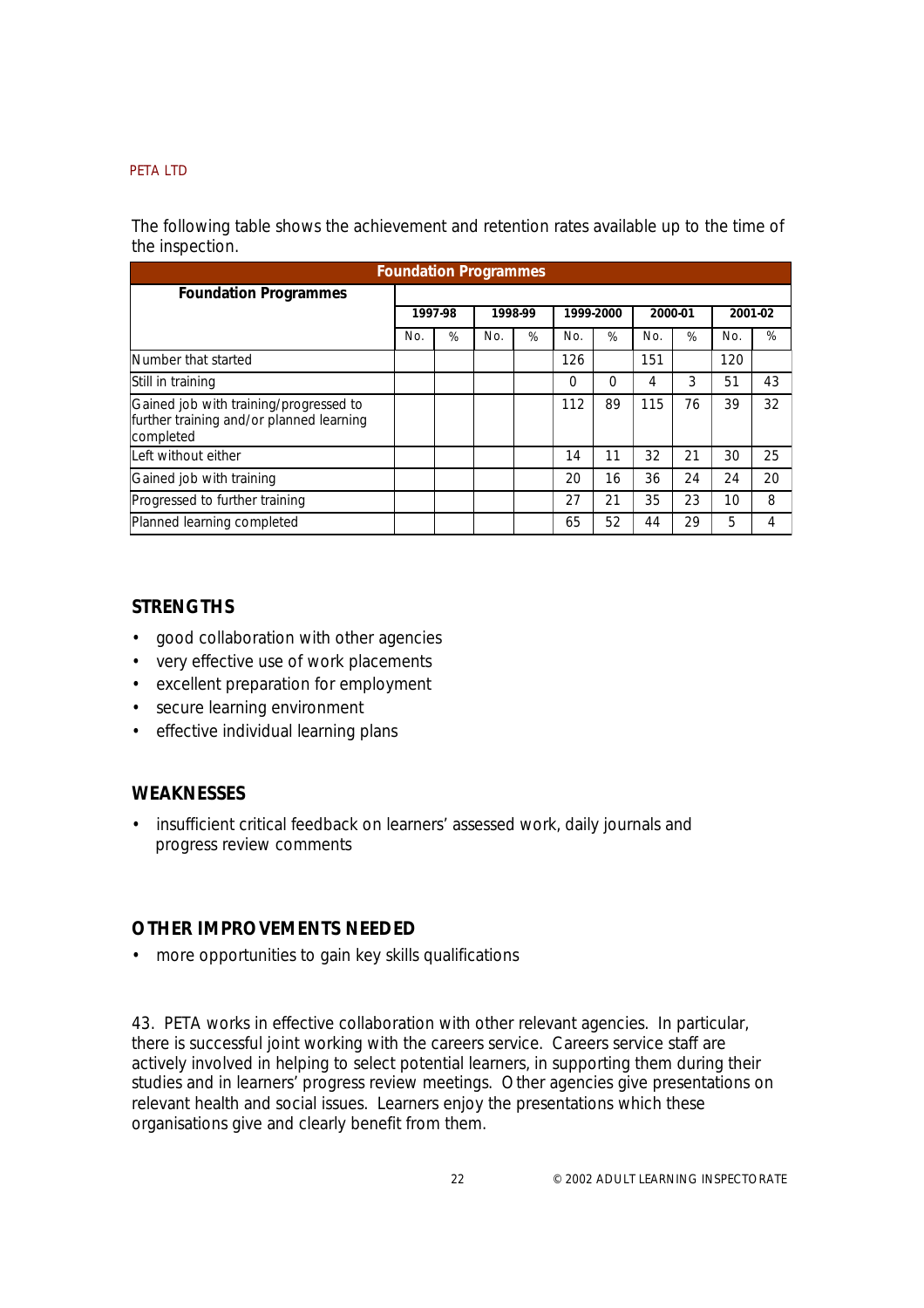44. Very good use is made of the work placements which learners undertake. Learners apply for, and are offered, a variety of work 'tasters' before taking up a work placement. Learners are then encouraged to apply for their own work placements. Work placements are tailored to suit individual interests, abilities and needs. Employers are aware of the aims of the Life Skills programme. Learners are closely supported and monitored during their work placement, with twice-daily telephone calls and visits from PETA's staff at least once a week. The self-assessment report mentions the difficulty of persuading local employers to offer placements, but PETA has taken effective steps to deal with this. These include using the work placements of other training providers, with their agreement, and exercising tougher discipline when learners fail to attend placements.

45. Learners are given an excellent preparation for employment. The building of learners' confidence and self-esteem is at the heart of the programme. An effective programme is used for raising self-esteem and self-awareness. The training includes measures to help learners gain employment. These include writing a curriculum vitae and filling in application forms. The learners interviewed by inspectors were sure that their training was of benefit to them. Rates of progression into employment increased from 16 per cent in 1999-2000, to 22 per cent in 2000-01. In addition, 22 per cent in 1999-2000 and 23 per cent in 2000-01 progressed to further training.

46. Learners are provided with a secure learning environment. Training starts with a clear and comprehensive induction programme, which was identified as a strength in the self-assessment report. During induction there is thorough coverage of learners' rights and responsibilities. Clear rules of discipline are enforced. Unacceptable behaviour is dealt with immediately. Discipline is fair and firm. The self-assessment report identified as a weakness poor timekeeping and attendance. PETA has now introduced the disciplinary systems mentioned in its action plan, which are effectively tackling this. There is, for example, a structured and fair approach to lateness, which is fully explained to learners.

47. Learners benefit from carefully compiled and effectively used individual learning plans. They are produced after a comprehensive initial assessment of learners' potential and reflect genuine individual starting points for each learner. Plans include learning targets which are challenging but achievable. The subsequent training is well planned to meet learners' individual needs. There are regular progress review meetings at which learners' plans can be changed if appropriate. Inspectors observed some very effective progress review meetings involving all the partners in learning.

48. Although assessments and progress reviews are well managed, the written feedback on learners' assessed work is not detailed enough and learners' comments on their progress review sheets are often missing. Some learners' daily journals are incomplete and this has not been commented on in writing by trainers. In some cases, there is little evidence of evaluation of workplace training.